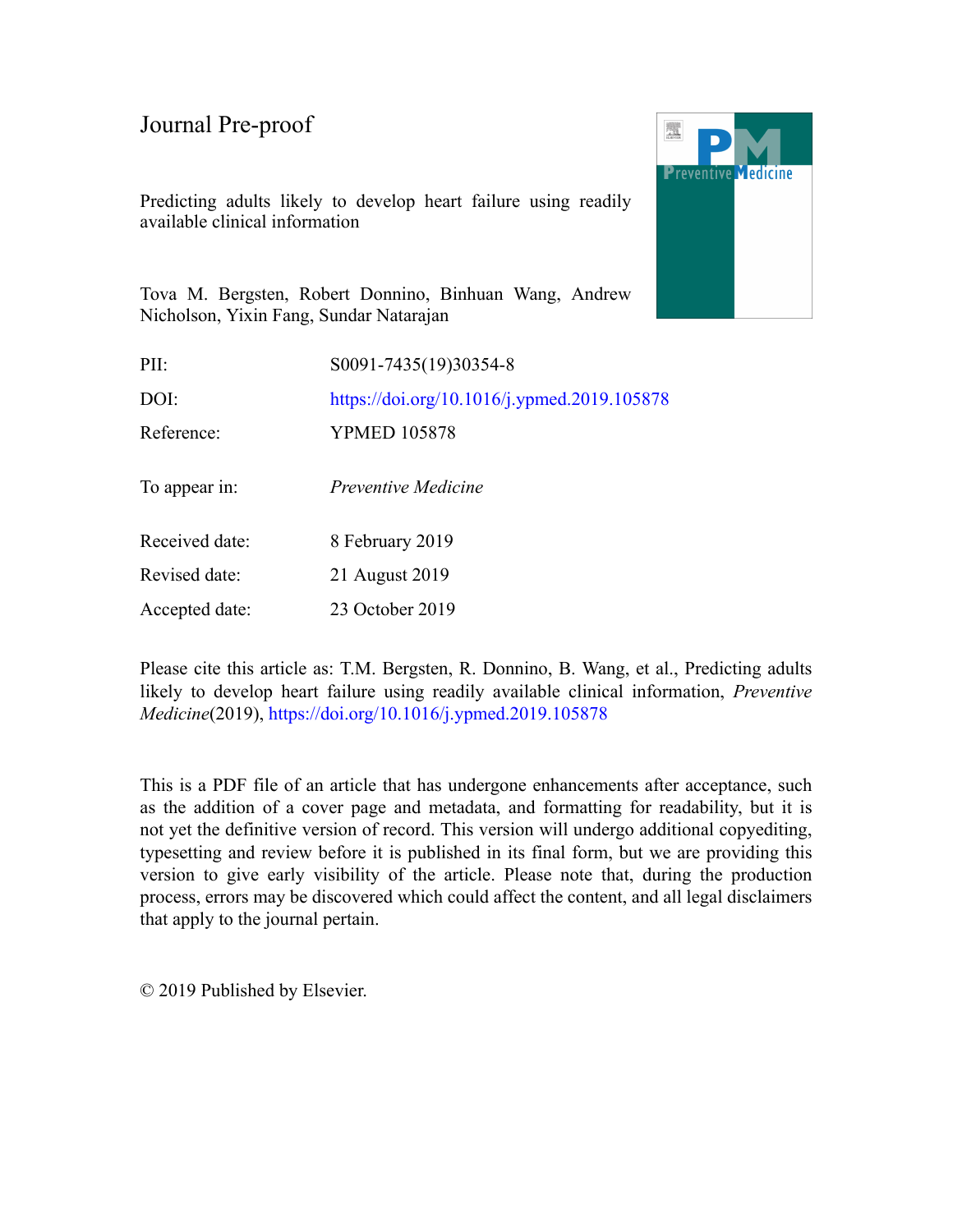# **Predicting Adults Likely to Develop Heart Failure Using Readily Available Clinical Information**

# **An analysis of heart failure incidence using the NHEFS**

Tova M. Bergsten<sup>a</sup>, Robert Donnino<sup>a,b</sup>, Binhuan Wang<sup>a,b</sup>, Andrew Nicholson<sup>a</sup>, Yixin Fang<sup>c</sup>, Sundar Natarajan<sup>a,b,</sup> \*

<sup>a</sup>VA New York Harbor Healthcare System, New York, NY; <sup>b</sup>New York University School of Medicine, New York, NY; <sup>c</sup>New Jersey Institute of Technology, Newark, NJ

oor Healthcare System, New York, NY; <sup>b</sup>New York Un<br>k, NY; <sup>c</sup>New Jersey Institute of Technology, Newark, M<br>hor: Sundar Natarajan, 423 East 23<sup>rd</sup> Street, Room 15<br># (212) 951-3287, Fax # (212) 951-3350, E-mail:<br>2med.nyu.ed Corresponding Author: Sundar Natarajan, 423 East 23<sup>rd</sup> Street, Room 15160-N, New York, NY 10010. Telephone # (212) 951 -3287, Fax # (212) 951 -3350, E -mail: Sundar.Natarajan@med.nyu.edu

*Running head:* Predicting Heart Failure Incidence from Clinical Information

Word count for text: (excluding abstract, tables, figures and references): 3418

Word count for abstract: 249

Number of tables: 3

Number of figures: 2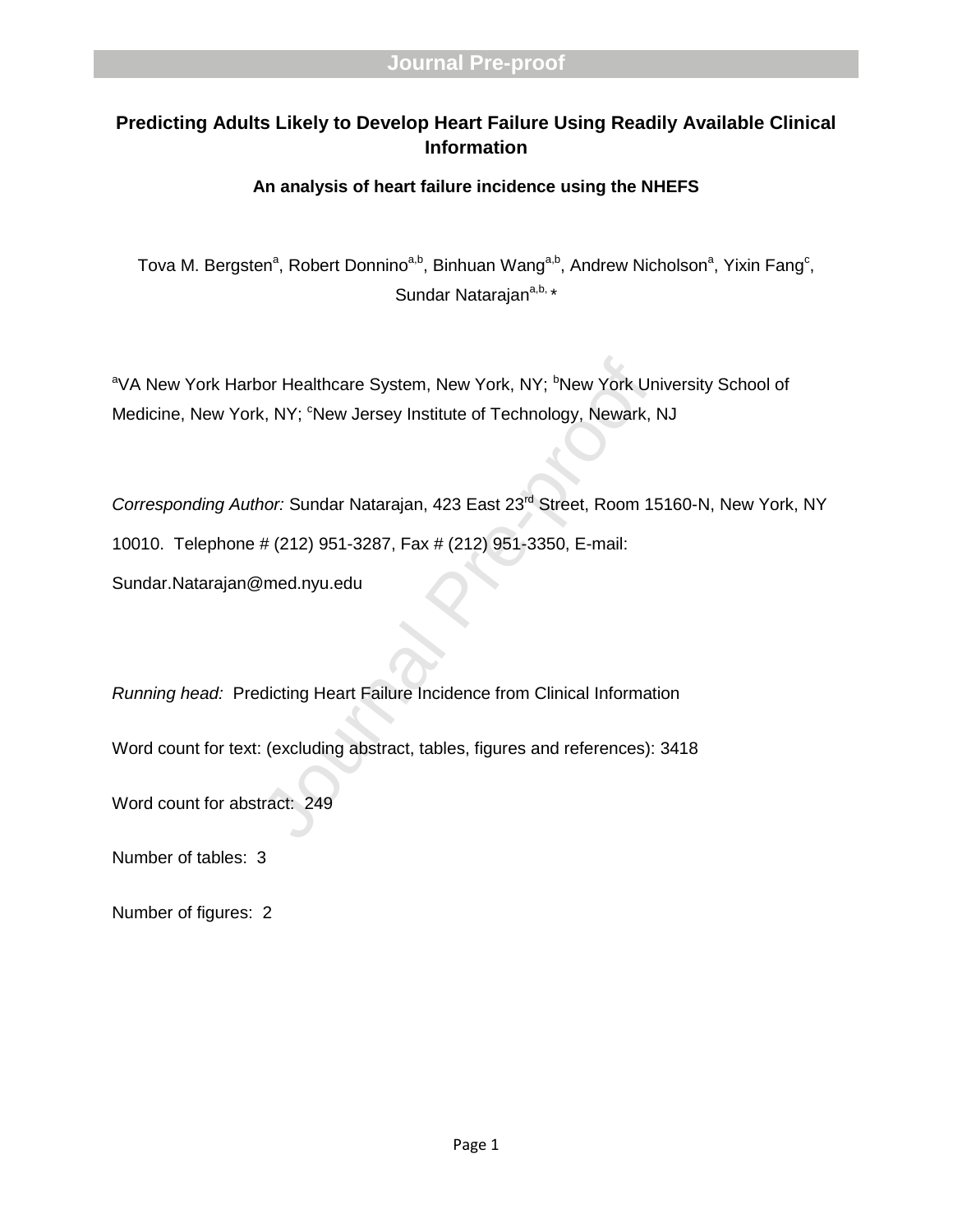### **Abstract**

**BACKGROUND:** Heart failure is a heavy burden to the health care system in the United States. Once heart failure develops, the quality of life and longevity are dramatically affected. It is critical to prevent it. We evaluated the predictive ability of readily available clinical information to identify those likely to develop heart failure.

**METHODS :** We used a CART model to determine the top predictors for heart failure incidence using the NHANES Epidemiologic Follow -up Study (NHEFS). The identified predictors were hypertension, diabetes, obesity, and myocardial infarction (MI ). We evaluate d the relationship between these variables and incident heart failure by the product -limit method and Cox models. All analyses incorporated the complex sample design to provide population estimates .

etes, obesity, and myocardial infarction (MI). We evables and incident heart failure by the product-limit morated the complex sample design to provide populatilyzed data from 14,407 adults in the NHEFS. Particilesity had a **RESULTS:** We analyzed data from 14,407 adults in the NHEFS. Participants with diabetes, MI, hypertension, or obesity had a higher incidence of heart failure than those without risk factors, with diabetes and MI being the most potent predictors. Individuals with multiple risk factors had a higher incidence of heart failure as well as a higher hazard ratio than those with just one risk factor. Combinations that included diabetes and MI had the highest incidence rates of heart failure per 1000 person years and the highest hazard ratio s for incident heart failure.

**CONCLUSIONS :** Having diabetes, MI, hypertension or obesity significantly increased the risk for incident heart failure, especially combinations including diabetes and MI. This suggests that individuals with these conditions, singly or in combination, should be prioritized in efforts to predict and prevent heart failure incidence.

Key words: Incident heart disease; Risk Factors; Diabetes; Myocardial Infarction; Prediction; Survival Analysis; Prevention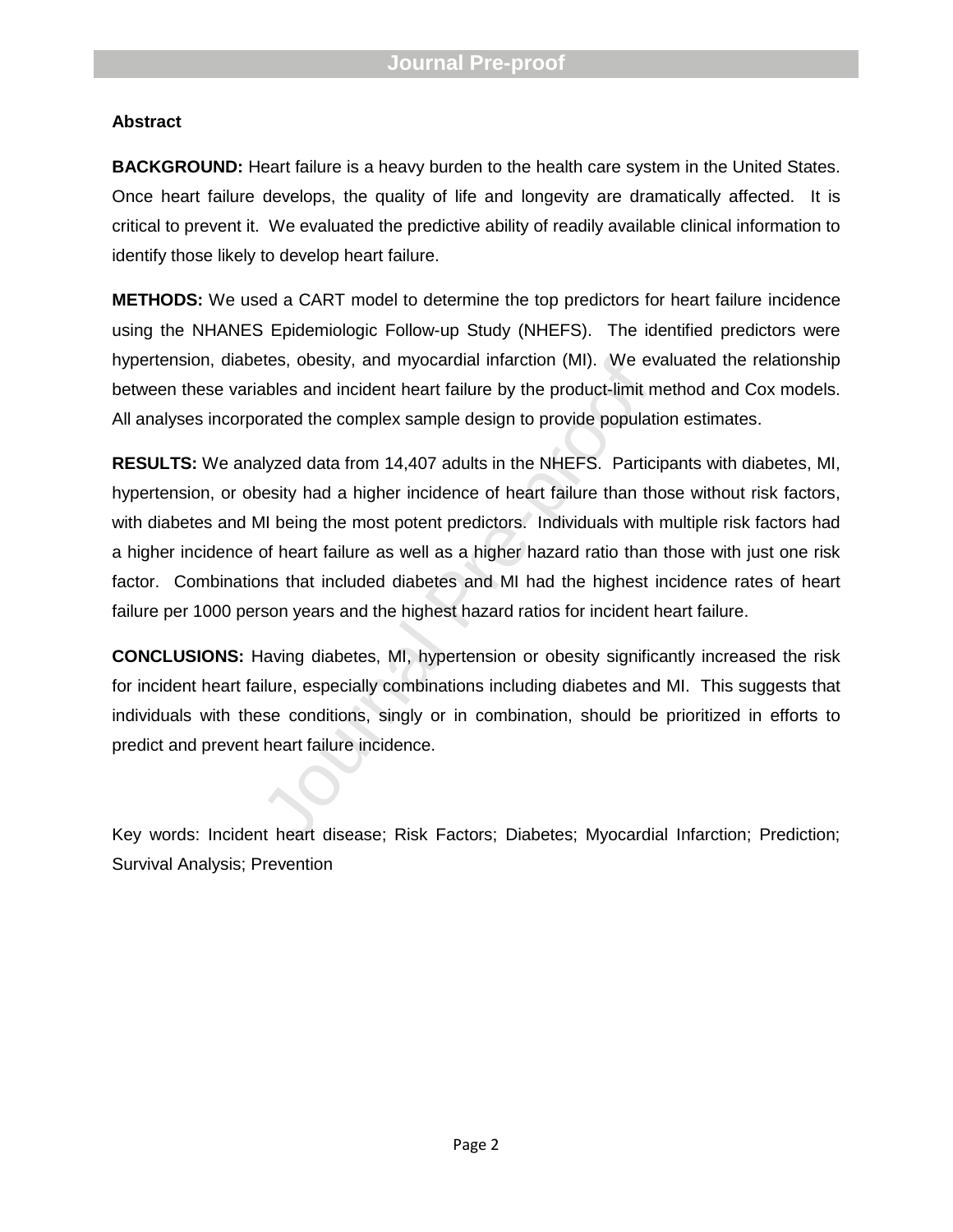### **Introduction**

Heart failure is an important health care issue facing the United States because of its high prevalence, morbidity and mortality, and cost of care.<sup>1</sup> Heart failure currently affects over 5 million people in the United States.<sup>2</sup> More than half of those who develop heart failure die within just five years of diagnosis.<sup>3</sup> Moreover, as of 2011, the cost of heart failure was greater than 30 billion dollars per year.<sup>4</sup> Although hospitalizations for heart failure may have slightly decreased,<sup>5</sup> an increase in both heart failure incidence and cost of care is expected as a result of the improvements in health care that extend survival times of heart failure patients and the ongoing aging of the population.<sup>4</sup>

tion.<sup>4</sup><br>several clinical conditions and demographic factors<br>linical risk factors include those that can be mo<br>rlipidemia, diabetes, obesity, smoking, lack of physic;<br>), and those that cannot be modified like age, gends<br>sc There are several clinical conditions and demographic factors that contribute to heart failure.<sup>6</sup> These clinical risk factors include those that can be modified by patients, like hypertension, hyperlipidemia, diabetes, obesity, smoking, lack of physical activity, and ischemic heart disease (IHD), and those that cannot be modified like age, gender, and family history of premature cardiovascular disease. Of the clinical risk factors, hypertension and IHD account for approximately three fourths of all cases.<sup>7</sup> Most of the work on prediction of heart failure is based on certain specific cohort studies, with the most prominent being the Framingham Heart Study (computed 4 -year probability of heart failure) and the Health Aging and Body Composition (ABC) study (predicted 5-year probability of heart failure), both of which have been used to develop prediction scores for incident heart failure.<sup>8,9</sup> Unfortunately, these prediction scores only have moderate discriminative value for identifying those persons likely to develop new heart failure. The bigger problem with such short-term risk prediction tools is that the risk is dramatically lower in young persons and it preferentially identifies elderly people as being at high risk. In addition to such prediction scores, other researchers have used circulating biomarkers<sup>10</sup> and cardiac imaging methods<sup>11</sup> to detect individuals with early heart failure for whom appropriate interventions can be implemented to prevent heart failure progression . Research indicates that, as opposed to being a population -wide screening strategy for preventing heart failure, a combination of prediction score, biomarkers and appropriate imaging may be a more efficient strategy for individuals already identified at being at higher than normal risk. $12$ 

Population projections estimate that the prevalence of heart failure in 2030 will increase by more than 25% from 2013 levels.<sup>2</sup> It is crucial to predict those likely to develop heart failure and implement appropriate preventive interventions because 30 -40% of patients typically die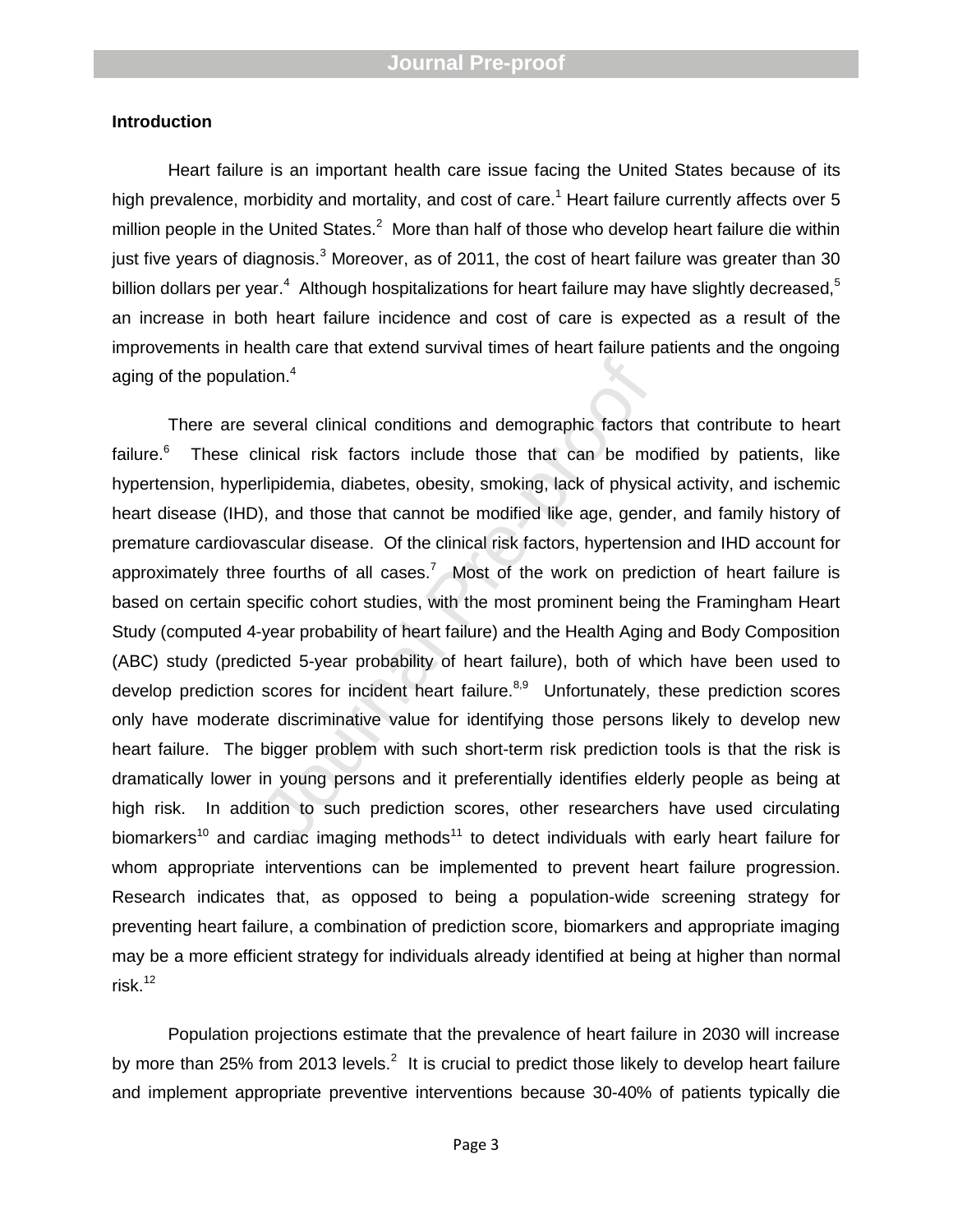within 1 year of their initial HF event<sup>13,14</sup> emphasizing the critical need to prevent HF. Even in a well -studied condition like IHD where improved treatment has enhanced survival, there is increased likelihood of residual myocardial dysfunction in survivors with up to 53% developing HF. No recent rigorous RCT's of HF prevention have been conducted. The older RCTs of heart failure prevention include BP-lowering trials and the Study of Left Ventricular Dysfunction (SOLVD) Prevention trial.<sup>15</sup> However, it is very difficult to do primary prevention trials of heart failure and most of the evidence on heart failure prevention is extrapolated from observational studies. Prevention is recommended primarily by optimizing management of HF risk factors, particularly reducing obesity and BP lowering in high -risk individuals, but many patients may have several risk factors in combination. When individuals have several comorbidities, the management is not straightforward, treatment guidelines are not clear and patients have difficulty adhering to treatment, leading to suboptimal risk factor management.

g obesity and BP lowering in nigh-risk individuals,<br>factors in combination. When individuals have sev<br>of straightforward, treatment guidelines are not cli-<br>of treatment, leading to suboptimal risk factor manager<br>ving a pre Whe n applying a prevention strategy for HF, it is recommended to take a lifetime perspective on HF risk rather than use risk estimates derived from short -term prediction models since those will predominantly identify elderly persons as being at high risk.<sup>16</sup> The American College of Cardiology/American Heart Association Guideline for the Management of Heart Failure<sup>17,18</sup> provides an efficient framework, where they recommend a staging classification (A to D) for HF, with Stage A and Stage B comprising asymptomatic individuals eligible for primary prevention of heart failure. Stage A individuals are at high risk for HF but without structural heart disease while stage B individuals are at even higher risk for HF with structural heart disease. Stage A includes persons who have hypertension, diabetes, obesity, metabolic syndrome, or atherosclerotic heart disease. Stage B includes those with previous MI and structural heart disease. This staging system recognizes that HF has established risk factors and develops in a progressive manner. To prevent progression to HF, intense effort is needed with the best time to intervene being before Stage A (primordial prevention), or at Stage A or Stage B (primary prevention).<sup>15,19</sup>

While the risk factors that contribute to the development of heart failure are well established , i.e. the conditions comprising Stage A or Stage B, little is known about their relative magnitude, how their effects are transmitted in combination , and the best way to predict those likely to develop heart failure. These topics are important because if we can predict those most likely to develop heart failure, personalized care and proactive monitoring could be implemented to prevent heart failure. <sup>17,18</sup> Further, if these predictions are based on the readily available heart failure risk factors, they can be identified easily from clinical databases. In this study, we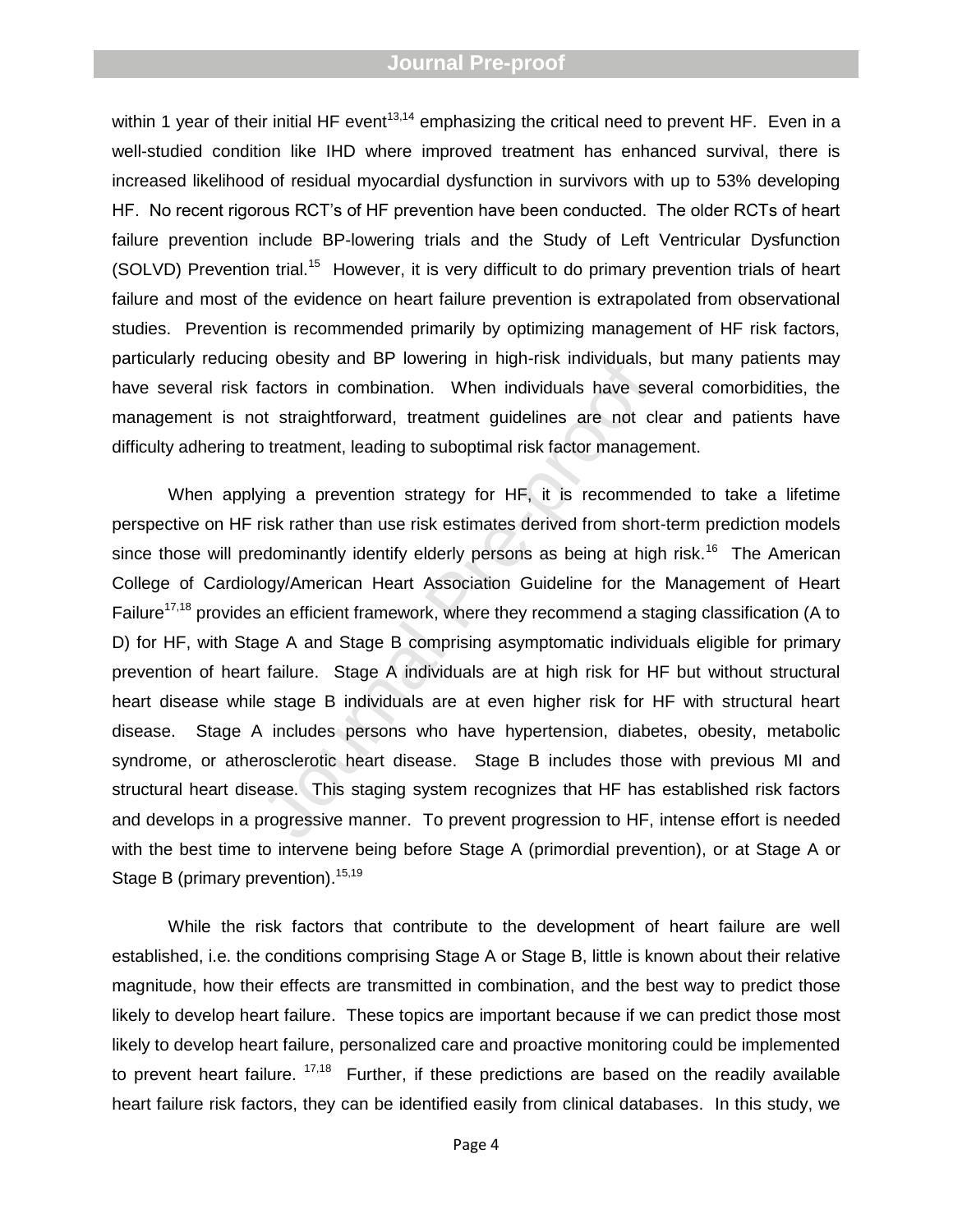evaluate the predictive ability of easily identifiable clinical risk factors to identify those persons most at risk for developing heart failure, determine if multiple clinical risk factors in the same individual are related to greater risk for developing heart failure, and elucidate the combination of clinical conditions that provides the best prediction of those likely to develop heart failure. This population-based cohort study has potential to provide important insights on heart failure prevention in the US.

#### **Methods**

### *Study design and study sample*

tudy sample<br>
Exercit participants in the National<br>
y (NHANES) Epidemiologic Follow-up Study (NHEFS<br>
designed to investigate the relationships between<br>
assessed in the original NHANES I study and their<br>
tital utilization. T We analyzed data from 14,407 participants in the National Health and Nutritional Examination Survey (NHANES) Epidemiologic Follow -up Study (NHEFS). NHEFS is a national longitudinal study designed to investigate the relationships between clinical, nutritional, and behavioral factors assessed in the original NHANES I study and their subsequent morbidity, mortality, and hospital utilization. The sample design of NHEFS was a multistage, stratified, probability sample of the US civilian non -institutionalized adult population. Some groups were over -sampled including the elderly, women of childbearing age, minorities, and low -income subjects. NHEFS is the cohort study of NHANES I participants age s 25 – 74 years in 1971 to 1975, which was the baseline evaluation. Data was also collected at the follow -up visits in 1982  $-$  1984, 1986, 1987, and 1992.<sup>20-23</sup>

#### *Measurements*

The baseline examination for participants included an interview by trained professionals who collected demographic information, socioeconomic data, and a detailed medical history. Additionally, a standardized physical examination and blood draw were administered to participants to collect biometric data. The first follow-up took place from 1982-1984,<sup>20</sup> including all members of the NHEFS cohort, and consisted of personal interviews with subjects or proxies, as well as measurement of pulse rate, weight, and blood pressure. At this point, hospital and nursing home records were reviewed and death certificates adjudicated. The second follow -up was conducted during 1986 and included all cohort members ages 55 -74 at baseline who were not known to be deceased as of the first follow-up.<sup>23</sup> The data collection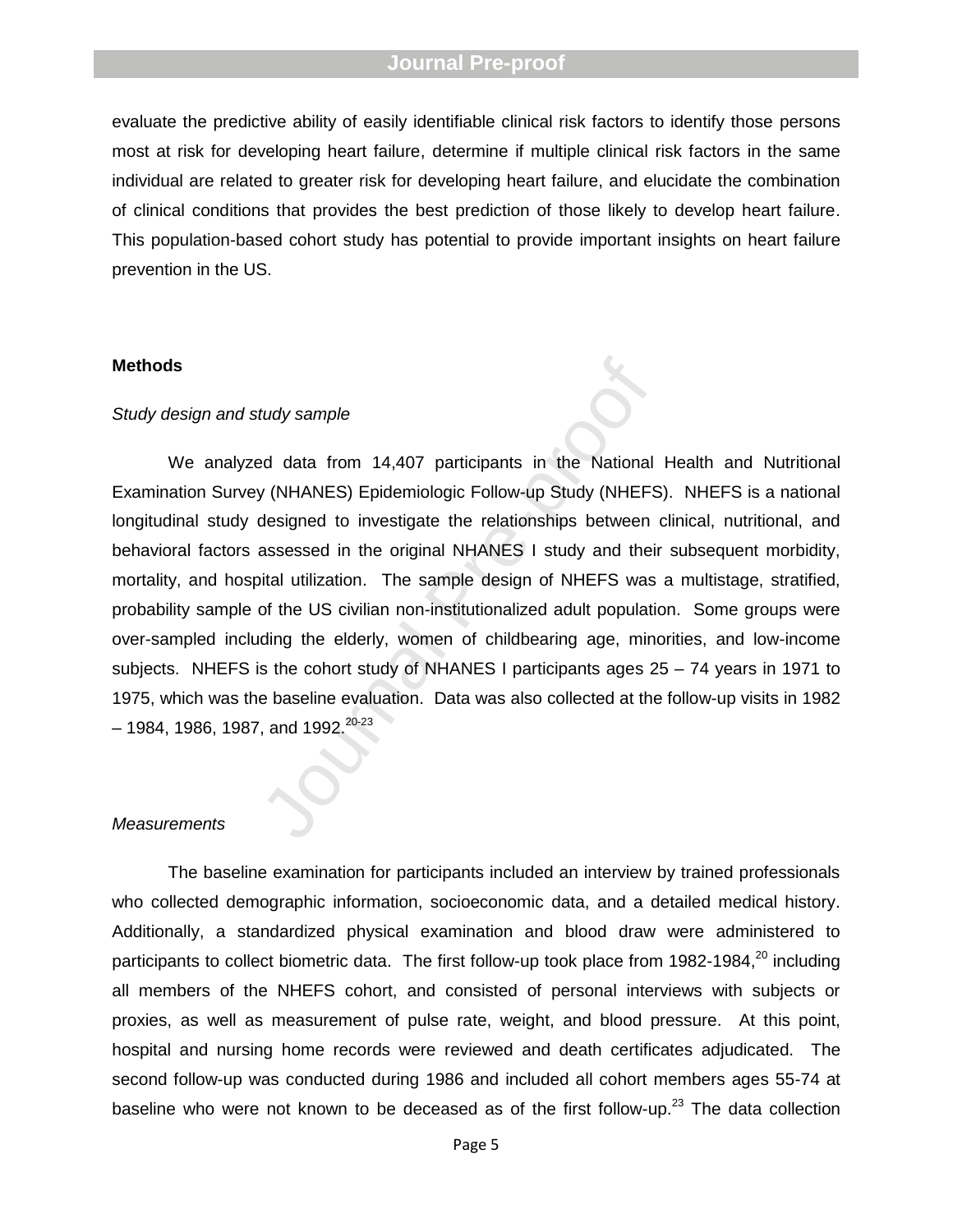consisted of a 30-minute computer-assisted telephone interview as well as collecting hospital and nursing home records, and death certificates. The third follow-up took place in 1987<sup>22</sup> and the fourth in 1992.<sup>21</sup> During both of these follow-ups, a 30-minute computer-assisted telephone interview was conducted with all surviving cohort members. Hospital and nursing home records and death certificates were also collected .

#### *Dependent and Independent Variables*

focused on identifying a few variables as importariable-importance measurements obtained from cland and Regression Tree; CART)<sup>24</sup> to determine the toronce, which were: diabetes, hypertension, myocard of previous physicia This project focuse d on identifying a few variables as important risk factors for heart failure. We used variable-importance measurements obtained from classification tree analysis (a.k.a. Classification and Regression Tree;  $CART)^{24}$  to determine the top predictor variables for heart failure incidence, which were : diabetes, hypertension, myocardial infarction (MI), and obesity. A self -report of previous physician -diagnosed diabetes was used to define diabetes status. Hypertension was defined by mean systolic blood pressure exceeding 140 mm Hg, or mean diastolic blood pressure exceeding 90 mm Hg, or self -reported usage of anti -hypertensive medication. Prior MI was defined according to self -report of physician diagnosis of a previous MI. Body mass index (BMI) was defined as weight in kilograms divided by the square of the height in meters (kg/m<sup>2</sup>). Obesity was defined as having a BMI  $\geq$  30. Additional demographic and lifestyle factors such as age, sex, race, educational attainment, physical activity, smoking, and alcohol consumption were also considered as covariates.

The main dependent variable studied in this project was heart failure diagnosis. We determined heart failure incidence from ICD -9 codes from hospitalizations and where heart failure was the cause of mortality, from the National Death Index. To create the final analytic dataset, we excluded individuals who had a diagnosis of heart failure prior to baseline.

#### *Statistical Analysis*

We used variable-importance measures from the CART analysis to identify important risk factors o f heart failure incidence among a large pool of candidate variables including: hypertension, MI, obesity, total cholesterol, current smoking status, activity level, and alcohol use. CART provides a flexible and model -free method to evaluate the data as an exploratory analysis. We selected variables *a priori* based on current understanding of risk factors related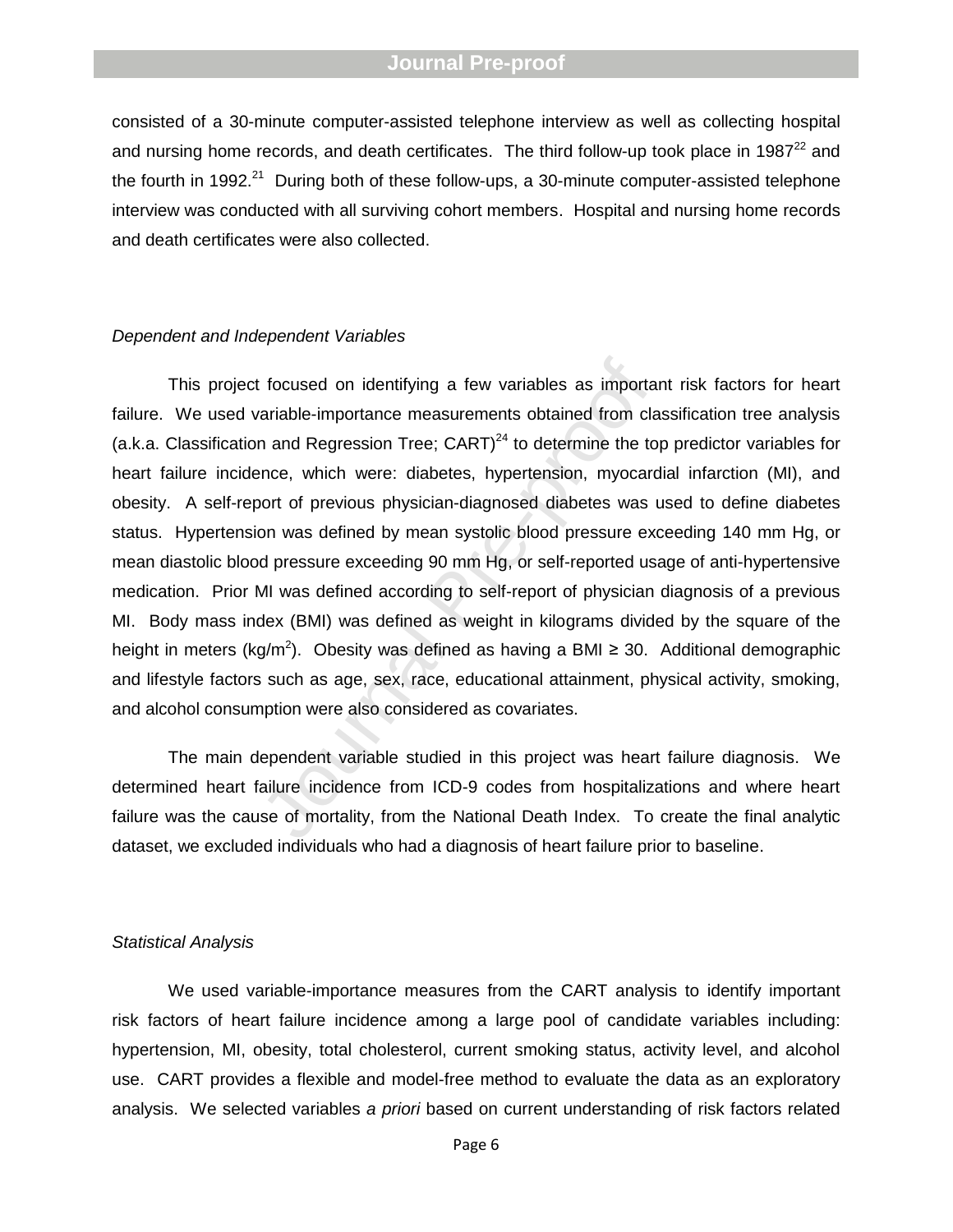to heart failure incidence, and whether they are readily available in clinical documentation. Variable importance of each predictor, an indication of which predictors are most useful for predicting the response variable using the CART analysis, was ranked based on the contribution that predictor made to the model. The Youden Index (J), a measure of diagnostic effectiveness, calculated as J = [sensitivity + specificity] – 1 generates values ranging from 0 to 1. There is a known trade -off between sensitivity and specificity, and the Youden index provides an overall measure to summarize the performance of the test. A maximum Youden index value implies a cut-point that optimizes a model's differentiating ability when equal weight is given to sensitivity and specificity. We used a cut -point for the Youden Index of 0.49 based on the data. As part of implementing the CART model, we randomly selected 7 ,000 records (approximately 50%) to train the model and used the remaining records to test, and select the best loss parameter. After identifying the top predictors for heart failure incidence, we examined descriptive statistics by presence of the heart failure risk factor of interest.

by and specificity. We used a cut-point for the Youden<br>of implementing the CART model, we randomly s<br>6) to train the model and used the remaining records<br>r. After identifying the top predictors for heart failure is<br>by pres Using the product limit method, the underlying statistical method used to generate cumulative incidence curves for survival analysis, we created HF incidence curves to depict the HF incidence rates and to assess differences in heart failure incidence between groups using the log -rank test. We also assessed follow -up time, number of heart failure events, and cumulative incidence rate. Cox proportional hazards models were used to evaluate the effect of each risk factor alone or in combination with other risk factors on heart failure incidence while controlling for age, sex, race, and education. $^{25}$  A full model evaluated the effect of all combinations of diabetes, hypertension, MI, and obesity on heart failure incidence while controlling for age, sex, race, and education.

Finally, to assess the predictive accuracy of the final Cox model to predict incident heart failure, we calculated Harrell and Uno concordance statistics (C -statistics) that allowed us to evaluate discrimination of the risk prediction models.<sup>26,27</sup> These C-statistics are a generalization from methods for dichotomous outcomes that are available for logistic models. These methods to evaluate the discriminative ability of the Cox model characterizes the ability of the model to accurately classify participants by the actual occurrence of new heart failure events. All analyses incorporated the complex sample design by including the strata and cluster variables to provide population estimates. We conducted statistical analyses using SAS 9.4 and R. All reported p -values are two -sided .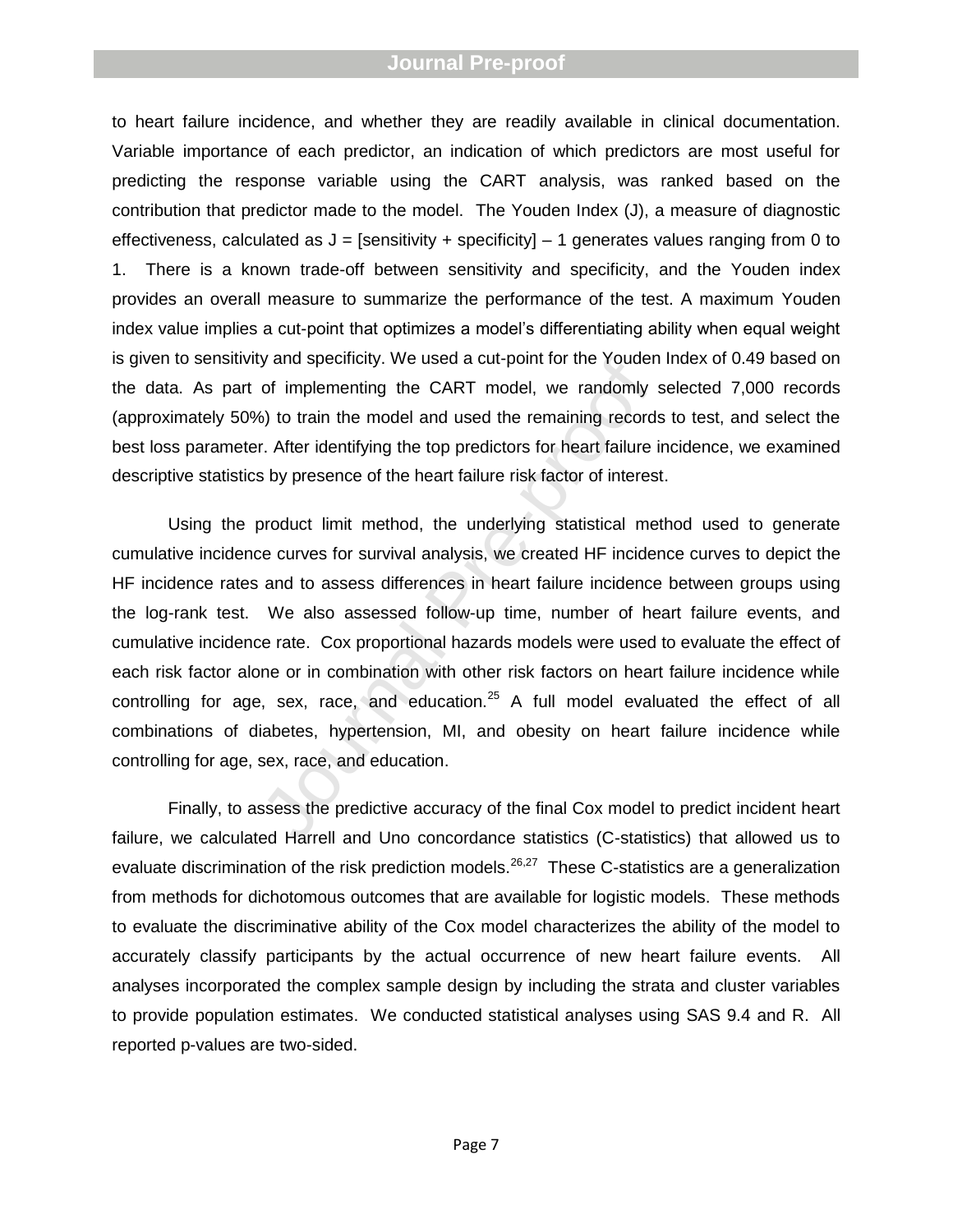### **Results**

The CART model , with cost parameters tuned by maximizing the Youden Index , showed that hypertension, diabetes, obesity , and MI were the four most important risk factors to predict heart failure incidence. Table 1 summarizes the baseline socio-demographic characteristics of the study population by these risk factor group s.

Figure 1 displays the age- and sex-standardized cumulative incidence rate of heart failure by risk factor group. All risk factor groups had a greater cumulative incidence rate of heart failure when compared to the no risk factor group. The hypertension and obesity groups displayed similar curves while the MI and diabetes groups had similar curves and ha d the highest cumulative incidence rates.

compared to the no risk factor group. The hypertens<br>urves while the MI and diabetes groups had simil<br>incidence rates.<br>icts the age and sex-adjusted effect of a single risk f<br>al risk factors on heart failure incidence. It s Table 2 depicts the age and sex -adjusted effect of a single risk factor alone or each risk factor with additional risk factors on heart failure incidence. It shows the number of participants in each group, the total years of follow-up for that group of participants, the number of incident heart failure events, and the age- and sex-adjusted heart failure incidence rate per 1000 personyears. The incidence rate of the no risk factor group was the smallest with a rate of 3.2/1000 person -years. Each risk factor alone had a higher incidence rate than that of the no risk factor group, with the diabetes (14.9/1000 person-years) and MI (5.6/1000 person-years) groups having notably higher incidence rate s. Participants with risk factors in addition to a single risk factor all had higher incidence rates than the participants with the single risk factor alone. This was particularly marked for diabetes and MI; diabetes with additional risk factors raised the incidence rate to 18.9/1000 person -years (from 14.9/1000 person -years) while in MI additional risk factors raised the incidence rate to 14.9/1000 person -years (from 5.6/1000 person -years).

Table 3 depicts the unadjusted and adjusted effect of all risk factor combinations on incident heart failure. It shows the number of participants in each group, the total years of follow -up for that group of participants, the number of incident heart failure events, and the age and sex -adjusted heart failure incidence rate per 1000 person -years. Again, the lowest incidence rate was seen among participants with no risk factors. The highest incidence rate was seen in the group with diabetes and MI at a rate of 108.4/1000 person -years. Other combinations that included diabetes and MI had particularly high incidence rates though, in general, the rates were higher in those with additional risk factors when compared to groups with a single risk factor. Table 3 also depicts the age, sex, race, and education adjusted hazard ratios for each combination of the risk factors, all compared to the no risk factor reference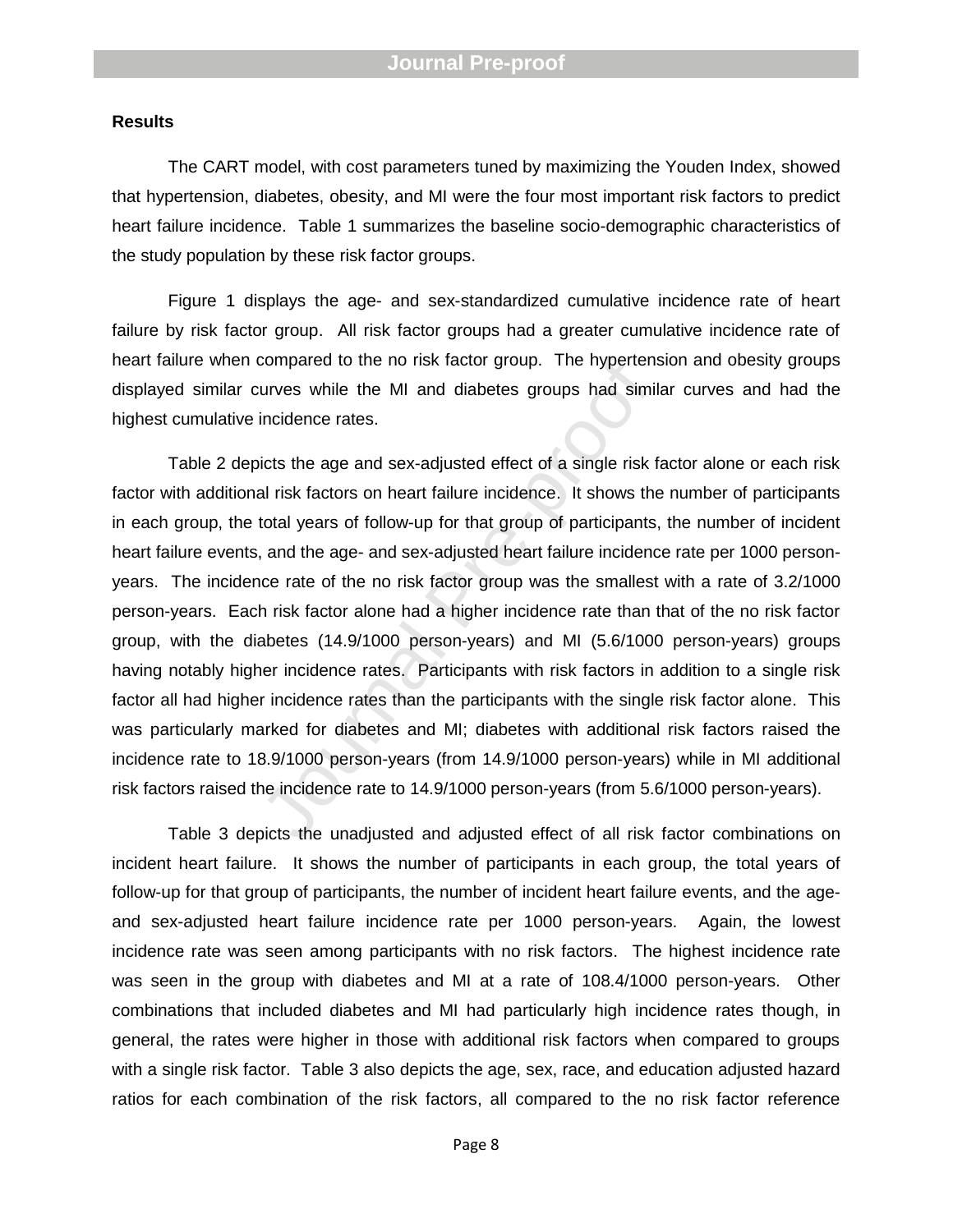group. Like the incident rate results, the highest hazard ratios were among participants with diabetes and MI .

To further evaluate the effect of risk factors in addition to the primary risk factor, we created a 3 -level variable (no risk factor, the single risk factor alone , and the single risk factor with additional risk factors) and evaluated the relationship between this variable and time to HF incidence in separate models by risk factor while controlling for age, sex, race, and education (Figure 2). We display the results as multivariate -adjusted hazard ratios, 95% confidence intervals, and the associated p values for each risk factor alone and each risk factor with additional risk factors (the no risk factor group was the referent). We also reported the number of events included in each model. For all models, participants with additional risk factors ha d higher hazard ratios than those with the single risk factor alone. This trend was most apparent for diabetes and MI where the hazard ratios rise from 1.8 (95% CI 0.8, 3.9) for diabetes alone to 6.0 (95% CI 4.0, 8.9) for diabetes with additional risk factors ; and 2.4 (95% CI 1.2, 5.0) for MI alone to 5.4 (95% CI 3.5, 8.3) for MI with additional risk factors.

In each model. For all models, participants with ad<br>in each model. For all models, participants with ad<br>s than those with the single risk factor alone. This tr<br>where the hazard ratios rise from 1.8 (95% Cl 0.8, 3<br>9) for d Finally, to evaluate the ability of the model to predict future new heart failure events, we calculated C-statistics for the final Cox-models. A higher C-statistic indicates that the model has higher discriminating ability between subjects who develop heart failure and those who do not. The Harrell's C-statistic was calculated as 0.841 (SE 0.008; 95% CI 0.825, 0.857). Harrell's Cstatistic discards pairs that cannot be compared because of censoring. Uno's C -statistic models the distribution of the censoring variable to weight the uncensored variables while estimating the C-statistic, i.e. the estimates are independent of the censoring variable. The corresponding Uno's C -statistic was 0.797 (SE 0.138, 95% CI 0.527, 1.000) .

#### **Discussion**

We evaluated population-based US national data to evaluate the relationship between readily available clinical factors and subsequent occurrence of new heart failure. All four of the individual risk factors were related to high risk for incident heart failure, with diabetes and MI being particularly potent. For all four conditions, having additional risk factors was related to a much higher risk, especially for combinations including diabetes and MI together .

The Framingham Heart Study provided evidence regarding the major clinical risk factors for HF,<sup>6</sup> with IHD and hypertension being responsible for three fourths of all cases. More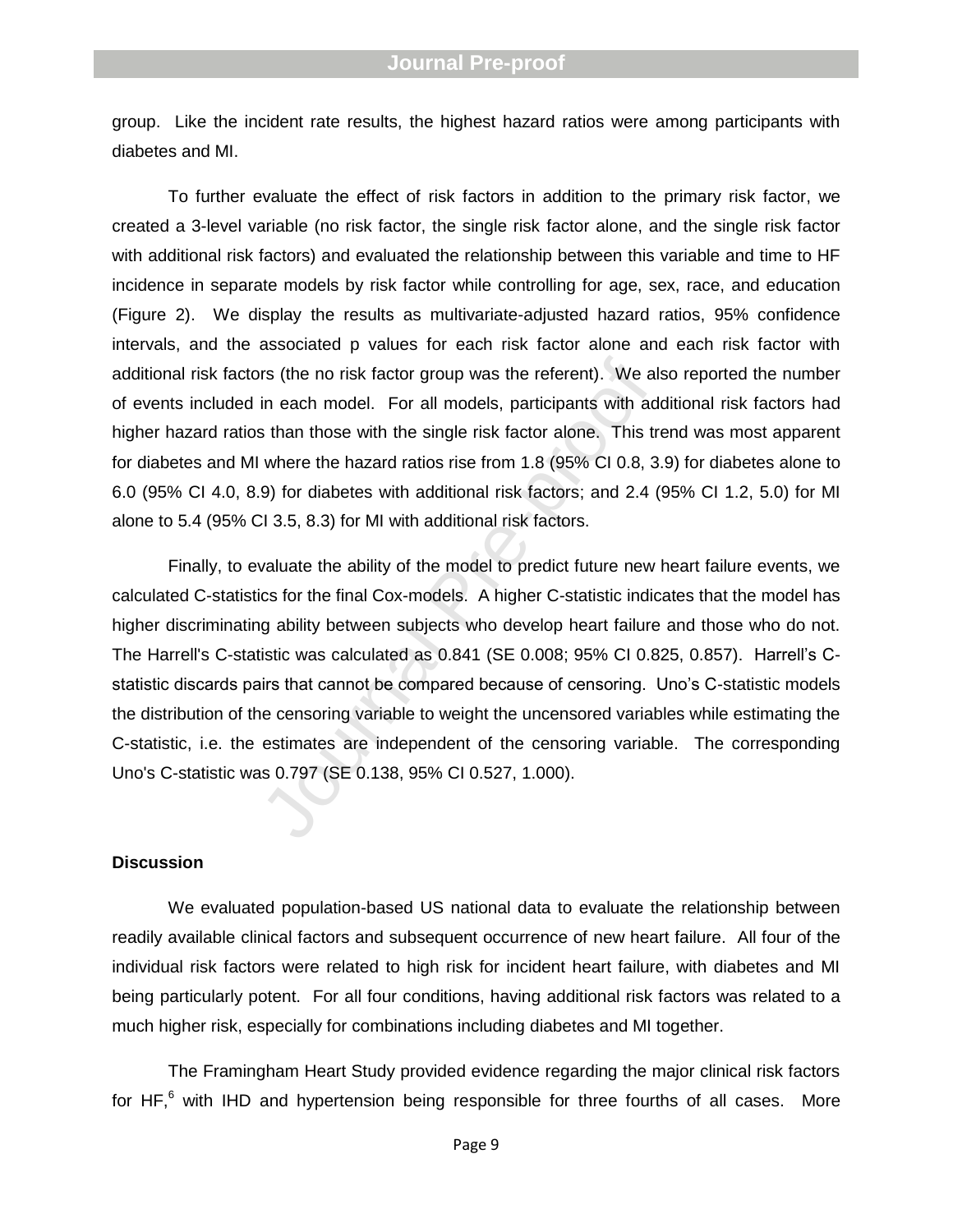recently there has been recognition of the importance of diabetes in increasing the risk for HF. $^{28}$ Our paper quantifies the relative importance of the different risk factors in the US population and identifies diabetes and a previous MI as particularly strong risks for heart failure. Previous work has reported on this<sup>29,30</sup> and its potential structural and mechanistic reasons.<sup>31,32</sup> The results of this study also indicate that individuals who have the combination of both diabetes and MI (with or without other risk factors) are at a dramatically increased risk for incident heart failure.

From these results, one clinical implication is to support an aggressive approach to preventing heart failure in persons with these risk factors; in particular , those with diabetes or MI. Individuals with diabetes and a previous MI (with or without other risk factors) are at particularly high risk for developing heart failure, should be identified as being at high risk and prioritized in efforts to predict and prevent heart failure. It has been shown that individuals who have good control of their HF risk factors have significantly lower risk for HF.<sup>33,34</sup> While this study did not address ways in which these patients could be prioritized, proactive monitoring could be implemented including more frequent serum natriuretic peptides and imaging (e.g. echocardiograms ).

th diabetes and a previous MI (with or without other that for developing heart failure, should be identified as to predict and prevent heart failure. It has been show of their HF risk factors have significantly lower riske This project may have certain potential limitations. We used self -reported data for diabetes and MI, which may have caused misclassification. However, it is not likely to have been differential. Further, because of the time that this data was collected, diabetes and MI diagnoses only captured the more severe cases leading any bias to shift the results towards the null. There could be errors in diagnosing heart failure as the cause of death, though it is unlikely that any misclassification bias would be differential. Also, the lack of information regarding renal function and other vascular risk factors meant that we could not control for them in the analysis. However, we have refrained from controlling for mediators that may lie in the pathway of the outcome. The small number of events for certain specific risk factor groups (e.g. diabetes and MI) make their estimate appear less accurate. However, the totality of the evidence regarding combinations that include MI and diabetes is strong. Finally, the 20 -year time period over which the data was collected is both a limitation, since there were changes in diagnostic criteria and treatment options during this time, and strength, due to the lengthy period of follow -up.

The strengths of this data set stem from it being a national sample, which included a diverse population with a wide spectrum of ages, different races, and SES classes from different parts of the country. The study utilized standardized data collection over many consecutive years with strict attention to quality control implying valid measurements. Data were available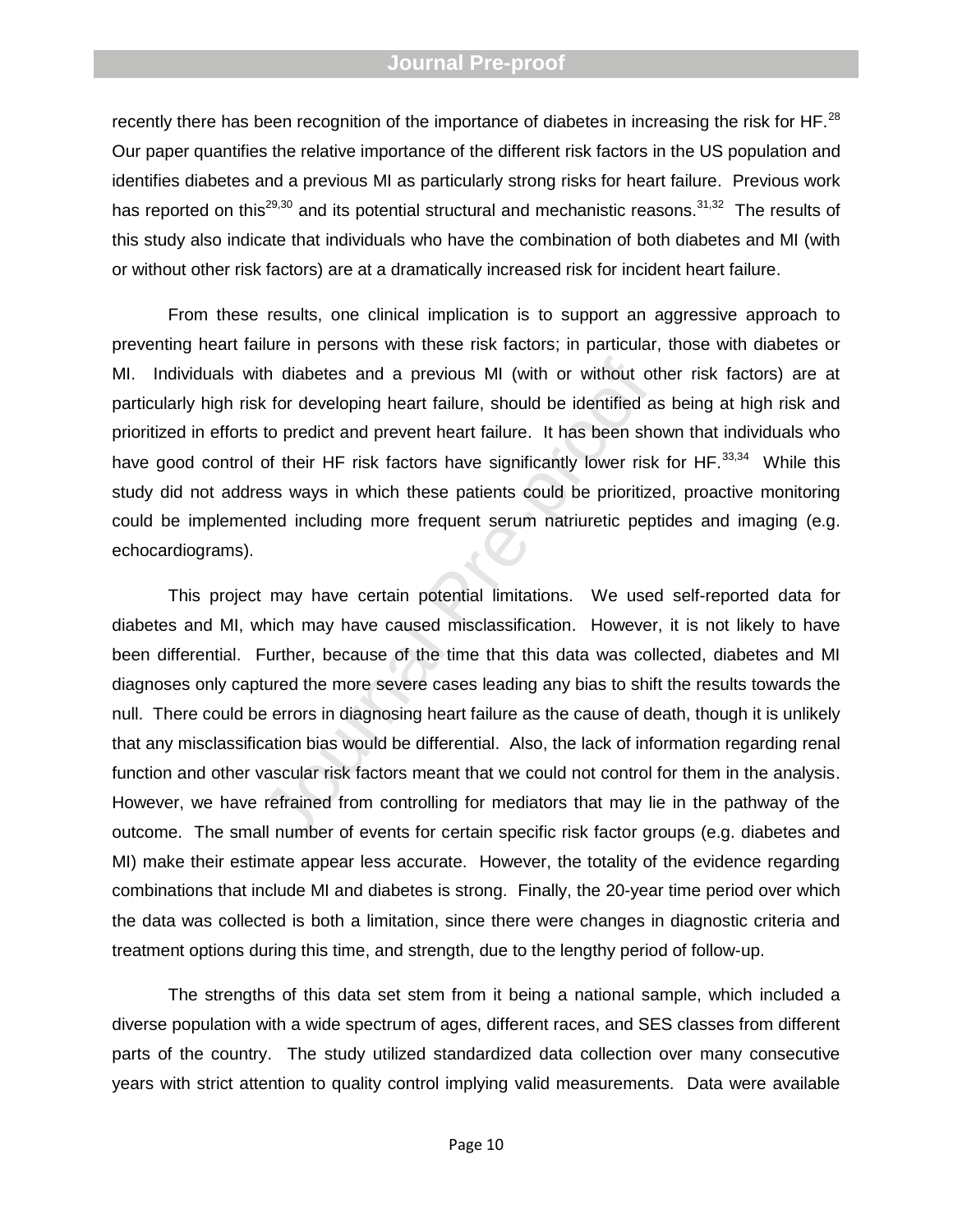for many consecutive years and this long follow -up meant that there were more outcomes to provide more power to the analysis. These strengths make the NHEFS sample a strong cohort from which to analyze relationships that would be generalizable to future populations.

Future studies should prospectively evaluate the relationship between clinical comorbidities, new biochemical measures, and genetic markers on heart failure incidence. More importantly, it is critical to test interventions targeting modifiable risk factors that are key to treating these chronic conditions. It is also important to evaluate health system approaches to consistently intervene on heart failure risk factors and assess early signs of ventricular dysfunction since even modest changes can improve quality of life and longevity in such patients.<sup>35</sup>

even modest changes can improve quality of life<br>
, having diabetes, MI, hypertension or obesity signific<br>
iallure, especially the combination of diabetes and I<br>
s constellation of conditions should be prioritized in<br>
ie in In summary, having diabetes, MI, hypertension or obesity significantly increased the risk for incident heart failure, especially the combination of diabetes and MI. This suggests that individuals with this constellation of conditions should be prioritized in efforts to predict and prevent heart failure incidence.

### **Institutional Review Board (IRB) Approval**

This was an analysis of publicly available data. Informed consent was obtained directly from all participants as part of NHANES I. Since we were using publicly available de -identified data, we obtained exempt review from the New York University School of Medicine IRB .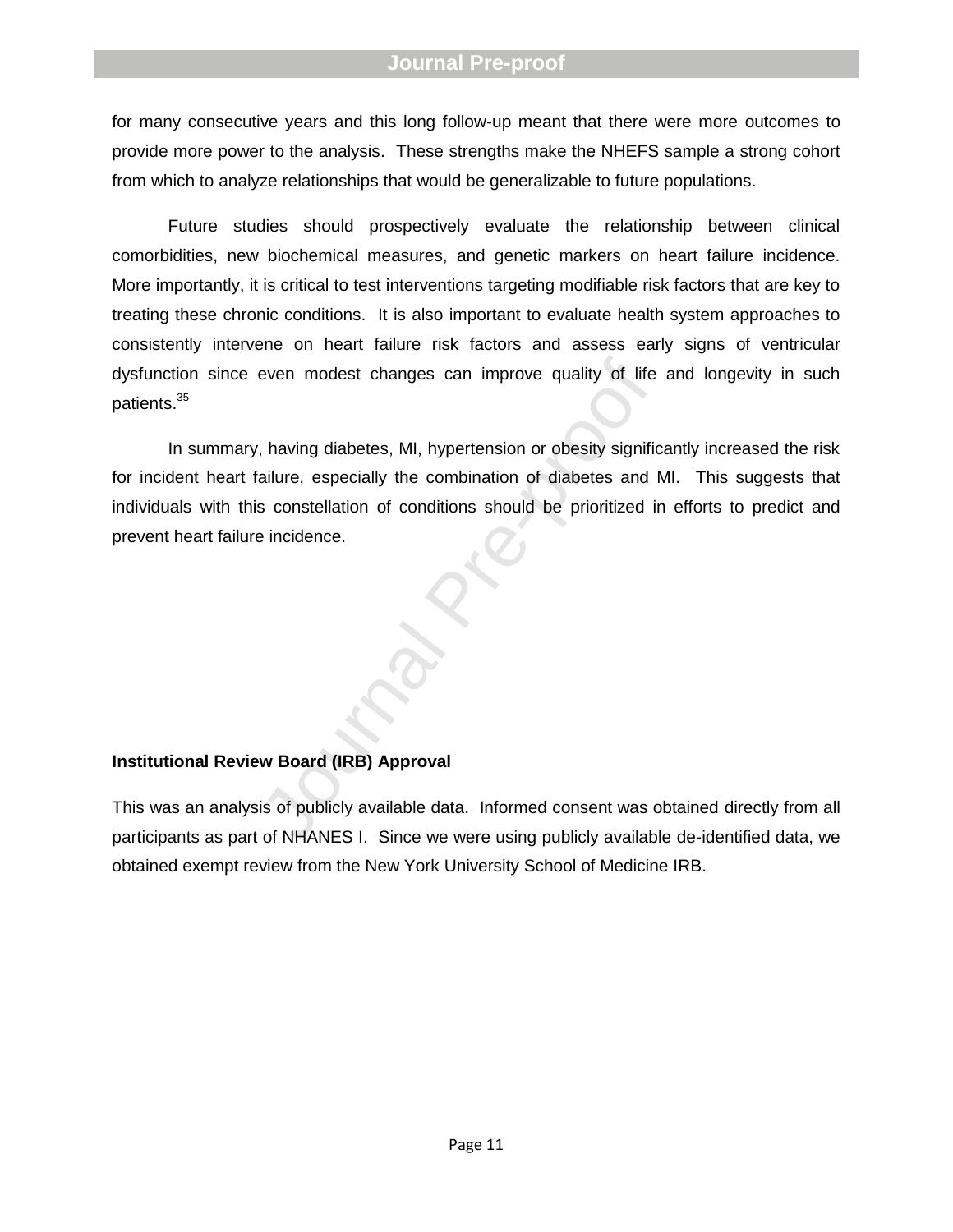# **References**

- 1. Benjamin EJ, Blaha MJ, Chiuve SE, et al. Heart Disease and Stroke Statistics -2017 Update: A Report From the American Heart Association. *Circulation.* 2017.
- 2. Heidenreich PA, Trogdon JG, Khavjou OA, et al. Forecasting the Future of Cardiovascular Disease in the United States: A Policy Statement From the American Heart Association. *Circulation.* 2011.
- 3. Barker WH, Mullooly JP, Getchell W. Changing incidence and survival for heart failure in a well -defined older population, 1970 -1974 and 1990 -1994. *Circulation.*  2006;113(6):799 -805.
- 4. Heidenreich PA, Albert NM, Allen LA, et al. Forecasting the impact of heart failure in the United States: a policy statement from the American Heart Association. *Circulation Heart failure.* 2013;6(3):606 -619.
- 5. Chen J, Normand SL, Wang Y, Krumholz HM. National and regional trends in heart failure hospitalization and mortality rates for Medicare beneficiaries, 1998 -2008. *Jama.*  2011;306(15):1669 -1678.
- 6. Kenchaiah S, Narula J, Vasan RS. Risk factors for heart failure. *The Medical clinics of North America.* 2004;88(5):1145 -1172.
- 7. Velagaleti RS, Vasan RS. Heart failure in the twenty -first century: is it a coronary artery disease or hypertension problem? *Cardiology clinics.* 2007;25(4):487 -495; v.
- 8. Kannel WB, D'Agostino RB, Silbershatz H, Belanger AJ, Wilson PW, Levy D. Profile for estimating risk of heart failure. *Archives of internal medicine.* 1999;159(11):1197 -1204.
- 9. Butler J, Kalogeropoulos A, Georgiopoulou V, et al. Incident heart failure prediction in the elderly: the health ABC heart failure score. *Circulation Heart failure.* 2008;1(2):125 - 133.
- 10. Florea VG, Anand IS. Biomarkers. *Heart failure clinics.* 2012;8(2):207 -224.
- mand SL, wang Y, Krumnolz HM. National and region<br>
italization and mortality rates for Medicare beneficiarite. 7<br>
5):1669-1678.<br>
S, Narula J, Vasan RS. Risk factors for heart failure. 7<br>
ica. 2004;88(5):1145-1172.<br>
S, Vasa 11. Patel MR, White RD, Abbara S, et al. 2013 ACCF/ACR/ASE/ASNC/SCCT/SCMR appropriate utilization of cardiovascular imaging in heart failure: a joint report of the American College of Radiology Appropriateness Criteria Committee and the American College of Cardiology Foundation Appropriate Use Criteria Task Force. *Journal of the American College of Cardiology.* 2013;61(21):2207 -2231.
- 12. Redfield MM. Strategies to screen for stage B as a heart failure prevention intervention. *Heart failure clinics.* 2012;8(2):285 -296.
- 13. Cowie MR, Wood DA, Coats AJ, et al. Survival of patients with a new diagnosis of heart failure: a population based study. *Heart.* 2000;83(5):505 -510.
- 14. Roger VL, Weston SA, Redfield MM, et al. Trends in heart failure incidence and survival in a community -based population. *Jama.* 2004;292(3):344 -350.
- 15. Schocken DD, Benjamin EJ, Fonarow GC, et al. Prevention of heart failure: a scientific statement from the American Heart Association Councils on Epidemiology and Prevention, Clinical Cardiology, Cardiovascular Nursing, and High Blood Pressure Research; Quality of Care and Outcomes Research Interdisciplinary Working Group; and Functional Genomics and Translational Biology Interdisciplinary Working Group. *Circulation.* 2008;117(19):2544 -2565.
- 16. Yusuf S, Pitt B. A lifetime of prevention: the case of heart failure. *Circulation.*  2002;106(24):2997 -2998.
- 17. Yancy CW, Jessup M, Bozkurt B, et al. 2017 ACC/AHA/HFSA Focused Update of the 2013 ACCF/AHA Guideline for the Management of Heart Failure: A Report of the American College of Cardiology/American Heart Association Task Force on Clinical Practice Guidelines and the Heart Failure Society of America. *Circulation.*  2017;136(6):e137 -e161.
- 18. Yancy CW, Jessup M, Bozkurt B, et al. 2013 ACCF/AHA guideline for the management of heart failure: executive summary: a report of the American College of Cardiology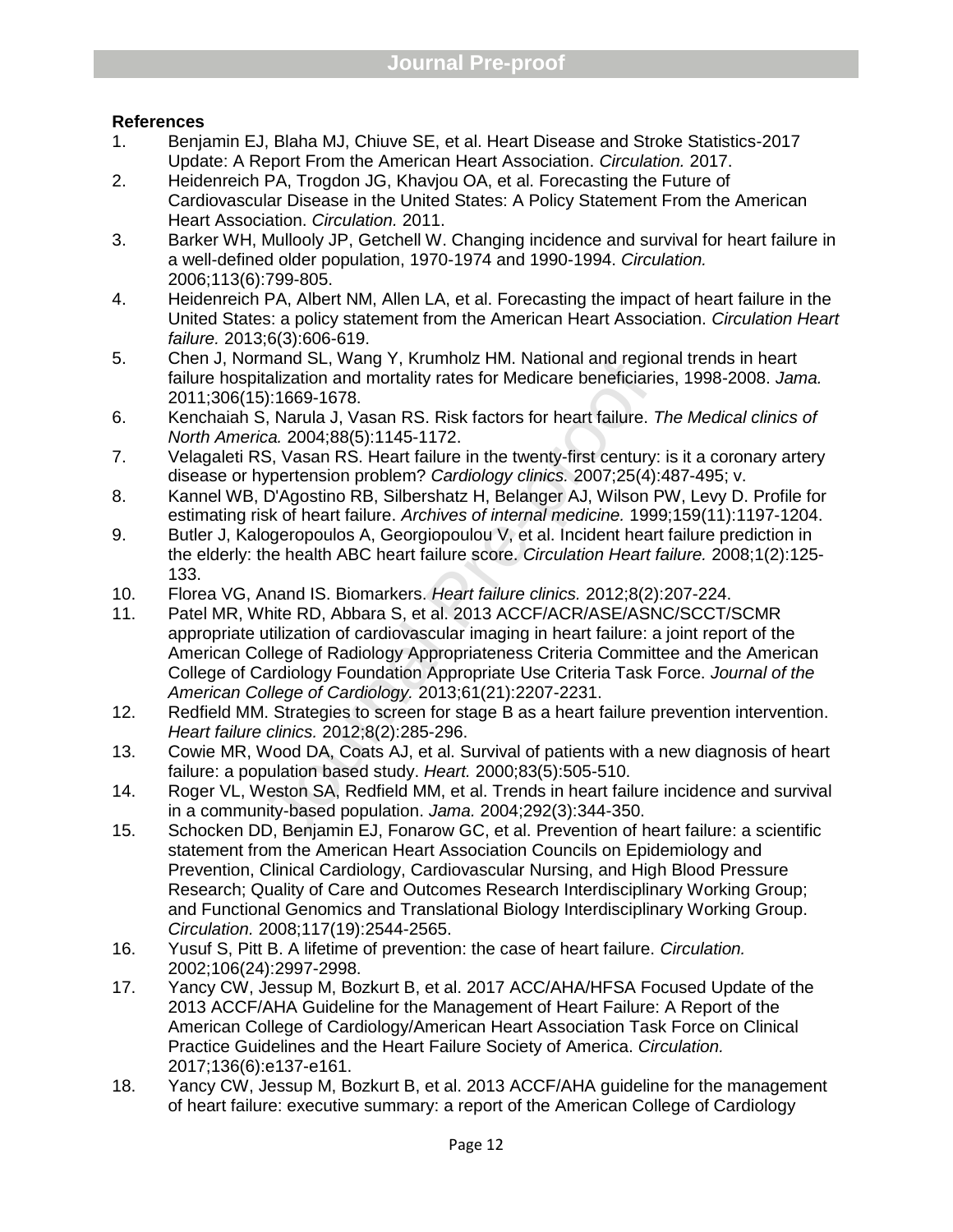Foundation/American Heart Association Task Force on practice guidelines. *Circulation.*  2013;128(16):1810 -1852.

- 19. Young JB, Narula J. Prevention Should Take Center Stage. *Cardiology clinics.*  2007;25:xi –xiii.
- 20. Cohen BB, Barbano HE, Cox CS, et al. Plan and operation of the NHANES I Epidemiologic Followup Study: 1982 - 84. *Vital Health Stat 1.*  1987(22):1 -142.
- 21. Cox CS, Mussolino ME, Rothwell ST, et al. Plan and operation of the NHANES I Epidemiologic Followup Study, 1992. *Vital Health Stat 1.* 1997(35):1 -231.
- 22. Cox CS, Rothwell ST, Madans JH, et al. Plan and operation of the NHANES I Epidemiologic Followup Study, 1987. *Vital Health Stat 1.* 1992(27):1 -190.
- 23. Finucane FF, Freid VM, Madans JH, et al. Plan and operation of the NHANES I Epidemiologic Followup Study, 1986. *Vital Health Stat 1.* 1990(25):1 -154.
- 24. Friedman J, Hastie T, Tibshirani R. *The elements of statistical learning.* Vol 1. New York, NY, USA: Springer; 2001.
- 25. Cox DR. Regression Models with Life Tables. *Journal of the Royal Statistical Society, Series B.* 1972;74:187 -220.
- 26. Harrell FE. The PHGLM Procedure. *SUGI Supplemental Library Guide, Version 5 Edition*. Cary, NC:: SAS Institute Inc.; 1986.
- 27. Uno H, Cai T, Pencina MJ, D'Agostino RB, Wei LJ. On the C -statistics for evaluating overall adequacy of risk prediction procedures with censored survival data. *Statistics in medicine.* 2011;30(10):1105 -1117.
- 28. Horwich TB, Fonarow GC. Glucose, obesity, metabolic syndrome, and diabetes relevance to incidence of heart failure. *Journal of the American College of Cardiology.*  2010;55(4):283 -293.
- 29. Patel N, Chen O, Donahue C, et al. Impact of diabetes on heart failure incidence in adults with ischemic heart disease. *Journal of diabetes and its complications.* 2017.
- 30. He J, Ogden LG, Bazzano LA, Vupputuri S, Loria C, Whelton PK. Risk factors for congestive heart failure in US men and women: NHANES I epidemiologic follow -up study. *Archives of internal medicine.* 2001;161(7):996 -1002.
- Hastie 1, Hoshirani K. The elements of statistical lead<br>gression Models with Life Tables. Journal of the Roya<br>gression Models with Life Tables. Journal of the Roya<br>gression Models with Life Tables. Journal of the Roya<br>y, N 31. Donnino R, Patel S, Nguyen AH, et al. Comparison of quantity of left ventricular scarring and remodeling by magnetic resonance imaging in patients with versus without diabetes mellitus and with coronary artery disease. *The American journal of cardiology.*  2011;107(11):1575 -1578.
- 32. Spahillari A, Talegawkar S, Correa A, et al. Ideal Cardiovascular Health, Cardiovascular Remodeling, and Heart Failure in Blacks: The Jackson Heart Study. *Circulation Heart failure.* 2017;10(2).
- 33. Folsom AR, Yamagishi K, Hozawa A, Chambless LE, Atherosclerosis Risk in Communities Study I. Absolute and attributable risks of heart failure incidence in relation to optimal risk factors. *Circulation Heart failure.* 2009;2(1):11 -17.
- 34. Munoz MA, Real J, Del Val JL, et al. Impact of the sustained control of cardiovascular risk factors on first episode heart failure: The relevant role of primary care. *The European journal of general practice.* 2015;21(4):224 -230.
- 35. Avery CL, Loehr LR, Baggett C, et al. The population burden of heart failure attributable to modifiable risk factors: the ARIC (Atherosclerosis Risk in Communities) study. *Journal of the American College of Cardiology.* 2012;60(17):1640 -1646.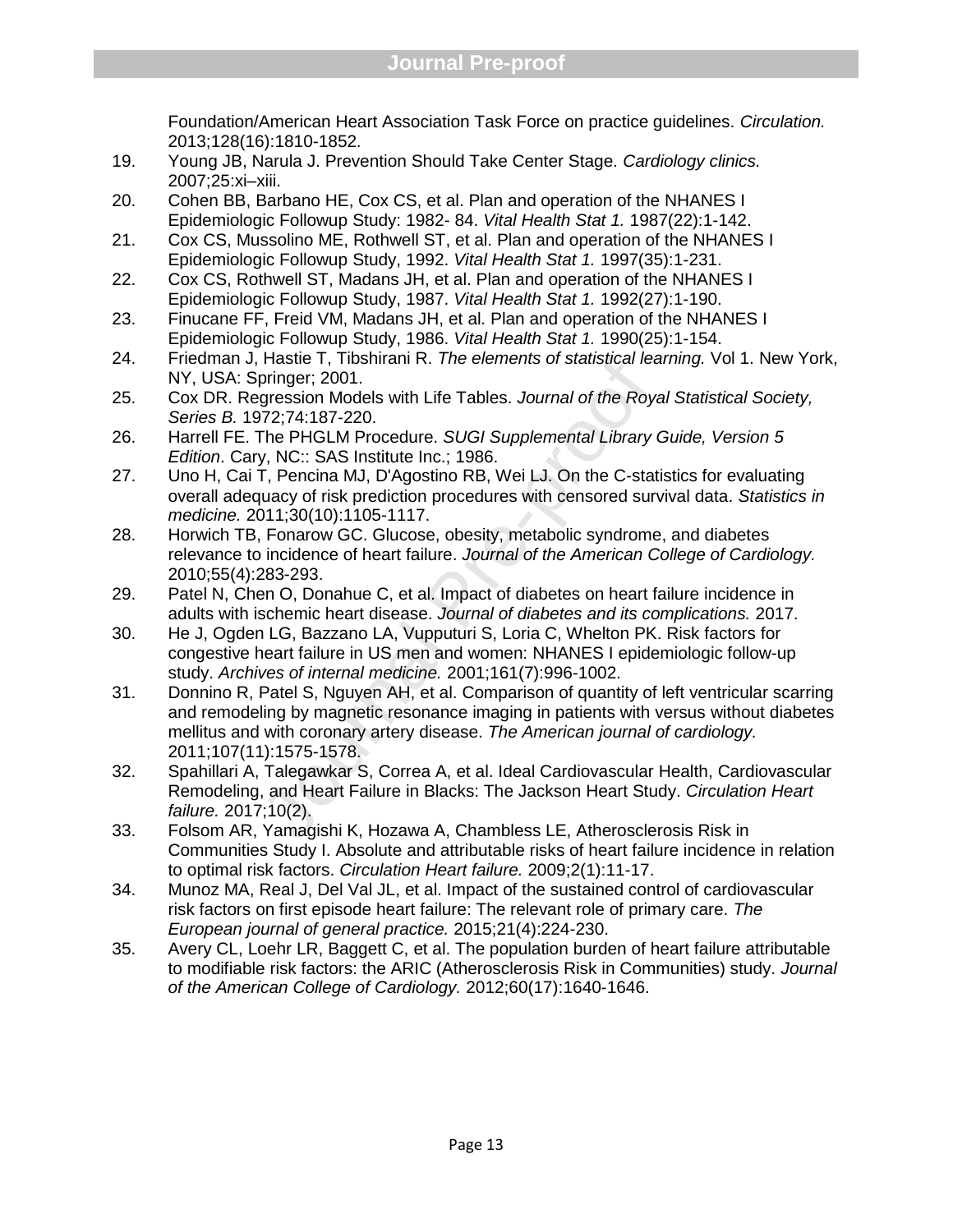| Table 1: Baseline characteristics of NHANES I participants by risk factors* |                                |               |                                             |                              |                      |  |  |  |  |  |  |
|-----------------------------------------------------------------------------|--------------------------------|---------------|---------------------------------------------|------------------------------|----------------------|--|--|--|--|--|--|
|                                                                             | <b>No Risk Factor</b><br>(NRF) | Diabetes (DM) | <b>Myocardial</b><br><b>Infarction (MI)</b> | <b>Hypertension</b><br>(HTN) | <b>Obesity (OBS)</b> |  |  |  |  |  |  |
| <b>Unweighted sample size</b>                                               | 4801                           | 709           | 504                                         | 5205                         | 2731                 |  |  |  |  |  |  |
| (weighted)                                                                  | (38,651,629)                   | (4,349,254)   | (3,365,231)                                 | (35,555,730)                 | (17,820,516)         |  |  |  |  |  |  |
| Age (SE)                                                                    | 41.5(0.29)                     | 54.9 (0.81)   | 59.4 (0.56)                                 | 52.6(0.25)                   | 49.7 (0.39)          |  |  |  |  |  |  |
| Sex (SE)                                                                    |                                |               |                                             |                              |                      |  |  |  |  |  |  |
| % Male                                                                      | 46.8(0.88)                     | 51.2(2.76)    | 70.1(3.10)                                  | 54.6 (0.96)                  | 35.9(1.72)           |  |  |  |  |  |  |
| % Female                                                                    | 53.2 (0.88)                    | 48.8 (2.76)   | 29.9(3.10)                                  | 45.4 (0.96)                  | 64.1 (1.72)          |  |  |  |  |  |  |
| Race (SE)                                                                   |                                |               |                                             |                              |                      |  |  |  |  |  |  |
| % White                                                                     | 90.8(0.62)                     | 85.0 (1.91)   | 93.1 (1.41)                                 | 86.5(1.25)                   | 85.3 (1.59)          |  |  |  |  |  |  |
| % Non-White                                                                 | 9.2(0.62)                      | 15.0(1.91)    | 6.9(1.41)                                   | 13.5(1.25)                   | 14.7(1.59)           |  |  |  |  |  |  |
| <b>Education (SE)</b>                                                       |                                |               |                                             |                              |                      |  |  |  |  |  |  |
| $% <$ High School                                                           | 0.44(0.12)                     | 1.7(0.57)     | 0.6(0.37)                                   | 1.3(0.28)                    | 1.6(0.48)            |  |  |  |  |  |  |
| % High School                                                               | 73.3 (1.22)                    | 86.3 (2.41)   | 84.7(2.18)                                  | 80.9 (1.19)                  | 83.1 (1.57)          |  |  |  |  |  |  |
| % Some College                                                              | 15.8(0.89)                     | 9.5(2.19)     | 10.3(2.01)                                  | 11.0(0.85)                   | 10.3(1.20)           |  |  |  |  |  |  |
| $\% \geq$ College                                                           | 10.5(0.75)                     | 2.5(0.84)     | 4.4(1.25)                                   | 6.8(0.66)                    | 5.1(0.81)            |  |  |  |  |  |  |
| <b>Mean BMI (SE)</b>                                                        | 23.4(0.07)                     | 27.1(0.32)    | 26.6(0.29)                                  | 27.3(0.10)                   | 31.5(0.21)           |  |  |  |  |  |  |
| % Smoking                                                                   | 38.2(1.44)                     | 32.4(2.89)    | 23.4(3.45)                                  | 29.6(1.21)                   | 24.7(1.45)           |  |  |  |  |  |  |
| <b>Mean Systolic Blood</b><br><b>Pressure</b>                               | 117.7(0.26)                    | 144.5(1.52)   | 142.7(1.27)                                 | 151.8(0.53)                  | 143.1(0.84)          |  |  |  |  |  |  |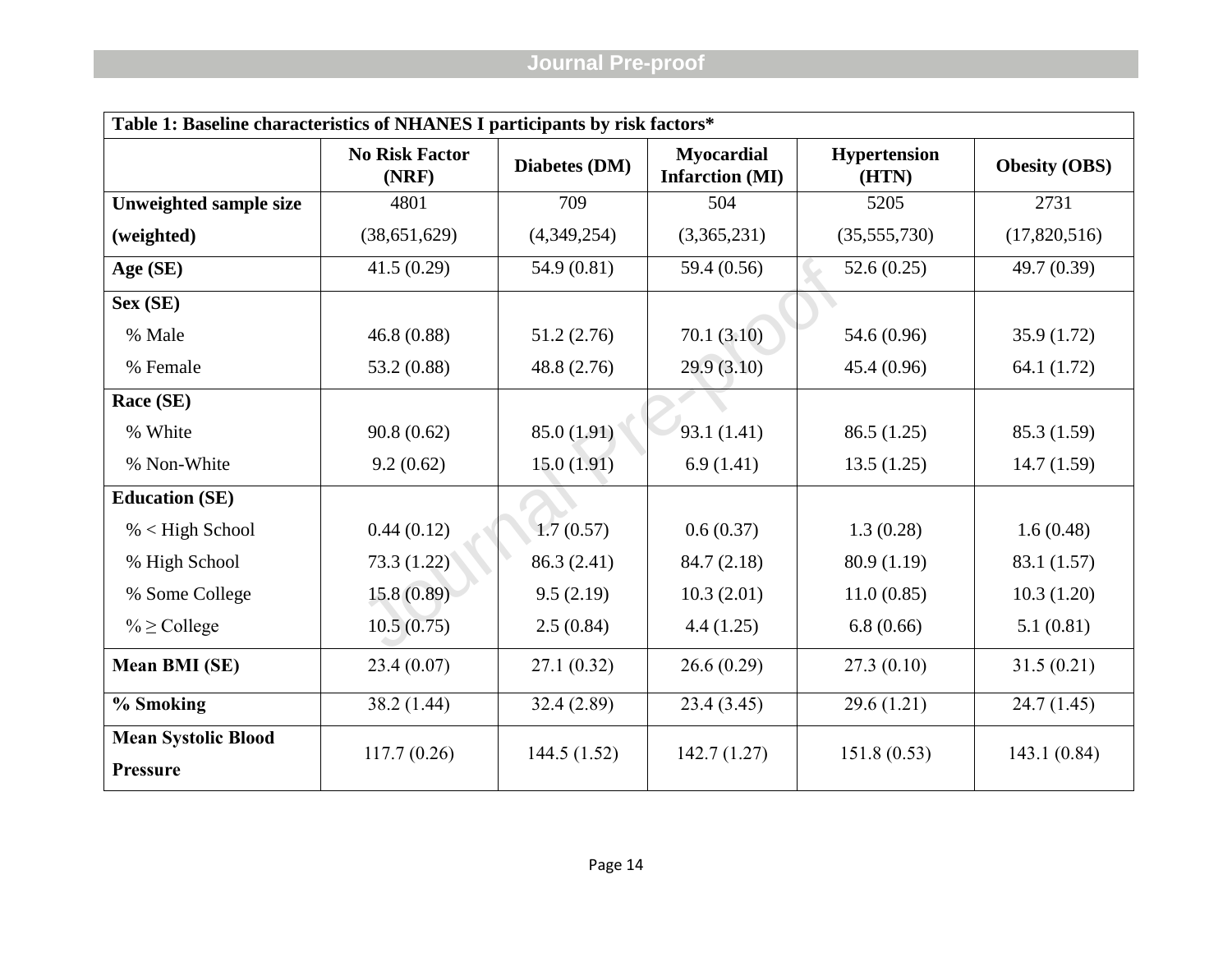| % High Cholesterol       | 23.9(1.05)  | 40.2(2.92) | 44.7(3.05)  | 39.2(0.95) | 40.2(1.29)  |
|--------------------------|-------------|------------|-------------|------------|-------------|
| % Occasional/            |             |            |             |            |             |
| <b>Regular Alcohol</b>   | 75.8 (1.54) | 50.6(3.29) | 57.4 (3.87) | 66.4(1.79) | 70.0(2.26)  |
| <b>Consumption</b>       |             |            |             |            |             |
| <b>Physical Activity</b> |             |            |             |            |             |
| $%$ Inactive             | 8.5(0.62)   | 16.2(2.31) | 16.3(2.52)  | 10.8(0.71) | 12.3(1.07)  |
| % Moderate               | 40.8(1.02)  | 49.7(2.86) | 53.6 (3.77) | 45.7(1.23) | 47.3 (1.54) |
| % Very Active            | 50.7(0.99)  | 34.1(3.27) | 30.1(3.22)  | 43.5(1.39) | 40.4(1.87)  |

\*These analyses are not mutually exclusive regarding each risk factor. Standard error is shown for each mean and proportion.

Journal Y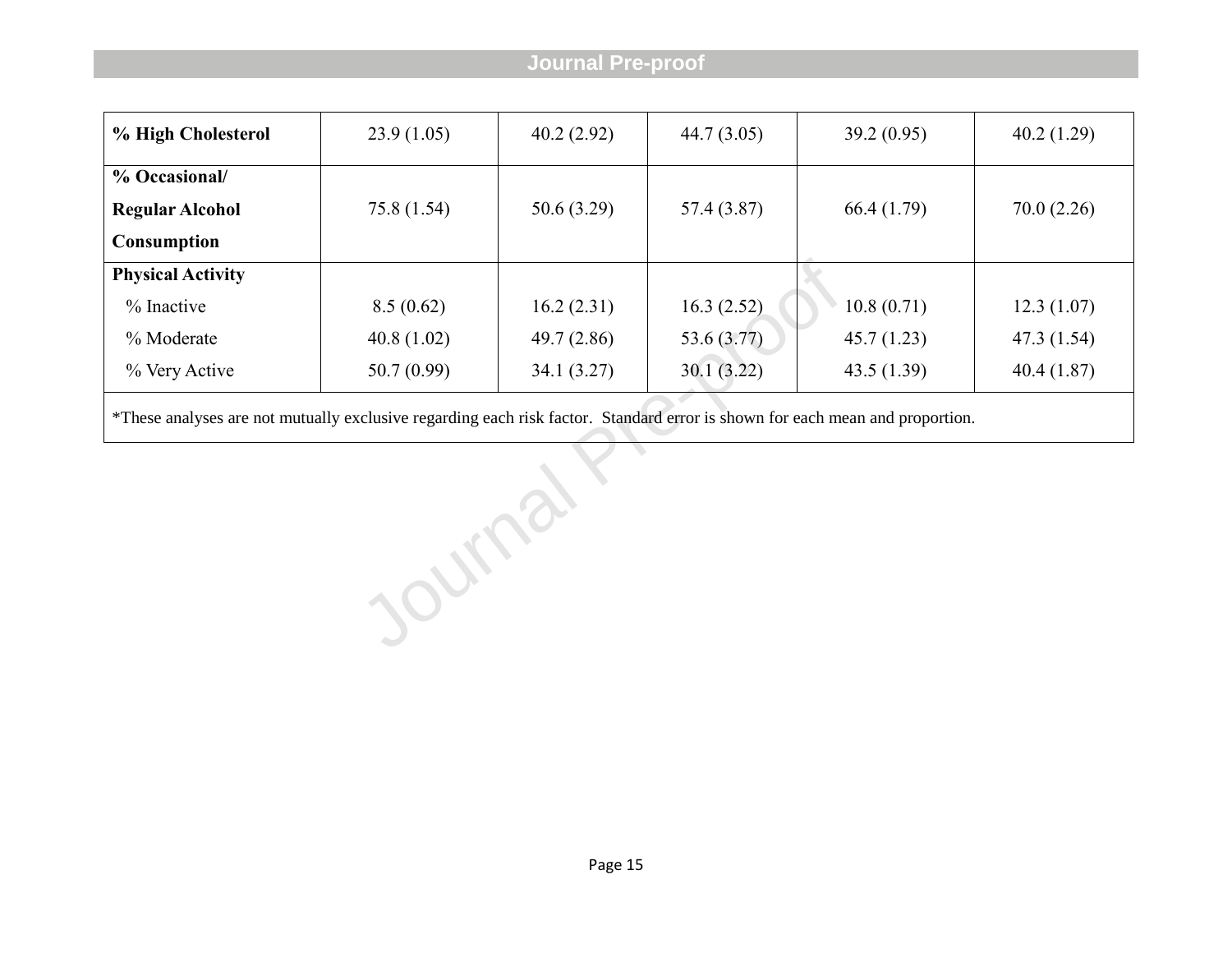**Table 2. Incidence and Incidence Rate of Heart Failure (by each risk factor alone and by each risk factor with additional risk factors, as well as participants without any risk factors) \***

|                                                                                                    | N <sub>0</sub><br><b>RFs</b> | DM<br><b>Alone</b> | DM &<br>other RFs | МI<br><b>Alone</b> | MI &<br>other RFs | <b>HTN</b><br><b>Alone</b> | HTN &<br>other RFs | <b>OBS</b><br><b>Alone</b> | <b>OBS &amp;</b><br>other RFs |  |  |
|----------------------------------------------------------------------------------------------------|------------------------------|--------------------|-------------------|--------------------|-------------------|----------------------------|--------------------|----------------------------|-------------------------------|--|--|
| <b>Number of Participants</b>                                                                      | 4801                         | 152                | 707               | 124                | 379               | 2912                       | 5198               | 826                        | 2731                          |  |  |
| <b>Person Years of Follow Up</b>                                                                   | 70166                        | 1959               | 7557              | 1230               | 4747              | 38275                      | 66476              | 12114                      | 36822                         |  |  |
| <b>Number of Heart Failure</b><br>Events                                                           | 170                          | 23                 | 182               | 23                 | 141               | 387                        | 854                | 51                         | 405                           |  |  |
| <b>HF Incidence Rate Per</b><br>1000 Person Years**                                                | 3.2                          | 14.9               | 18.9              | 5.6                | 14.9              | 5.4                        | 10.0               | 5.0                        | 9.0                           |  |  |
| *The participants in each of these analyses are not mutually exclusive regarding each risk factor. |                              |                    |                   |                    |                   |                            |                    |                            |                               |  |  |
| ** Age- and sex-adjusted incidence rates.                                                          |                              |                    |                   |                    |                   |                            |                    |                            |                               |  |  |
| RF Risk Factor; DM Diabetes Mellitus; MI Myocardial Infarction; HTN Hypertension; OBS Obesity      |                              |                    |                   |                    |                   |                            |                    |                            |                               |  |  |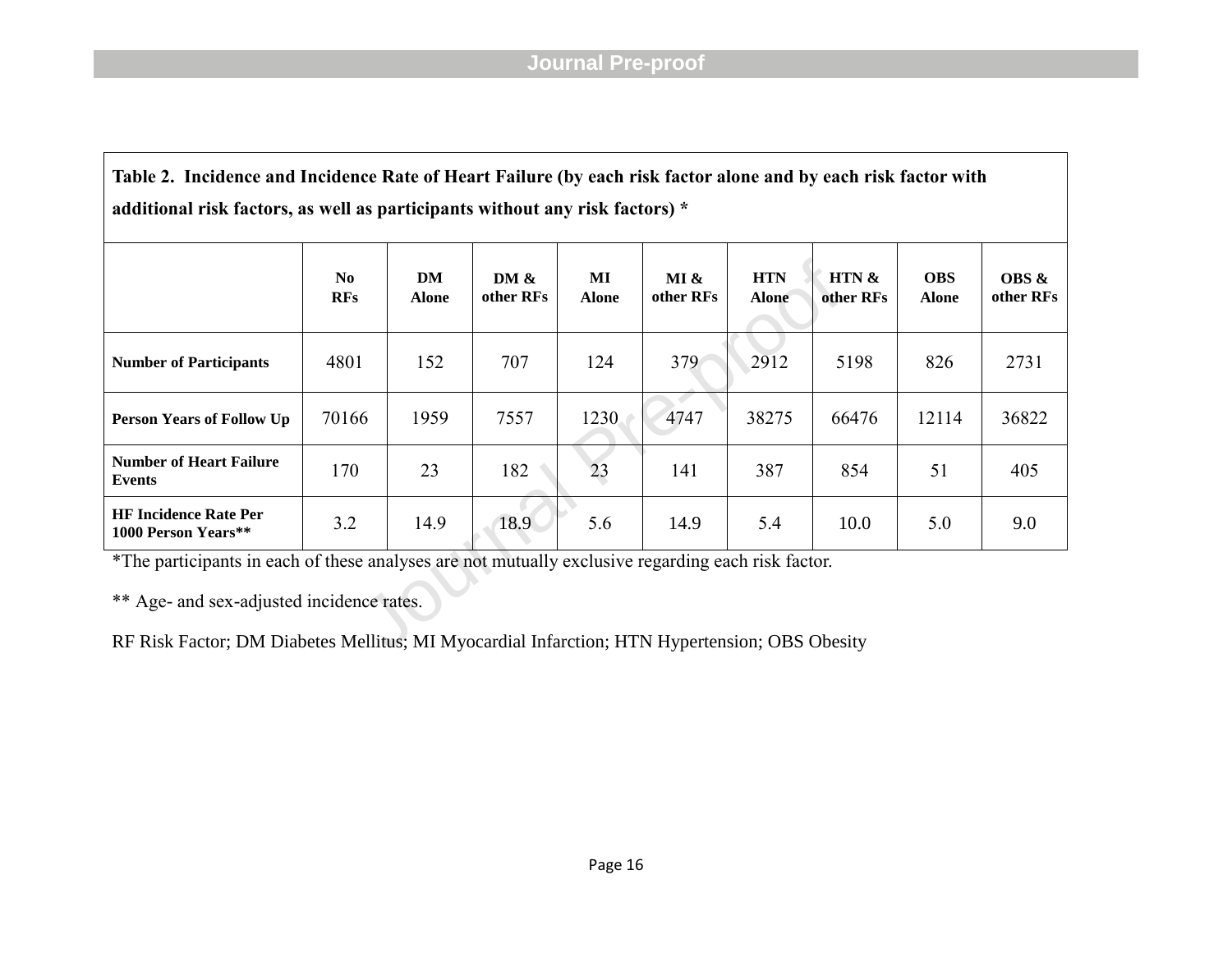| Table 3: Incidence Rate and Hazard Ratios of Heart Failure for all combinations of the four risk factors |                              |                           |                    |                            |                            |                                      |                                              |                                              |                                |                                |                                               |                           |                           |                            |                            |                                                             |
|----------------------------------------------------------------------------------------------------------|------------------------------|---------------------------|--------------------|----------------------------|----------------------------|--------------------------------------|----------------------------------------------|----------------------------------------------|--------------------------------|--------------------------------|-----------------------------------------------|---------------------------|---------------------------|----------------------------|----------------------------|-------------------------------------------------------------|
|                                                                                                          | N <sub>0</sub><br><b>RFs</b> | <b>DM</b><br><b>Alone</b> | MI<br><b>Alone</b> | <b>HTN</b><br><b>Alone</b> | <b>OBS</b><br><b>Alone</b> | <b>DM</b><br>$\boldsymbol{\&}$<br>MI | <b>DM</b><br>$\boldsymbol{\&}$<br><b>HTN</b> | <b>DM</b><br>$\boldsymbol{\&}$<br><b>OBS</b> | MI<br>$\pmb{\&}$<br><b>HTN</b> | MI<br>$\pmb{\&}$<br><b>OBS</b> | <b>HTN</b><br>$\boldsymbol{\&}$<br><b>OBS</b> | DM,<br>MI &<br><b>HTN</b> | DM,<br>MI &<br><b>OBS</b> | DM,<br><b>HTN</b><br>& OBS | MI,<br><b>HTN</b><br>& OBS | DM,<br>MI,<br><b>HTN</b><br>$\boldsymbol{\&}$<br><b>OBS</b> |
| Participants                                                                                             | 4801                         | 152                       | 124                | 2912                       | 826                        | 11                                   | 235                                          | 54                                           | 189                            | 22                             | 1522                                          | 38                        | 5                         | 188                        | 90                         | 24                                                          |
| <b>Total Years</b><br>of Follow Up                                                                       | 70166                        | 1959                      | 1230               | 38275                      | 12114                      | 68                                   | 2277                                         | 660                                          | 1781                           | 213                            | 20713                                         | 342                       | 33                        | 2008                       | 871                        | 210                                                         |
| <b>Heart</b><br><b>Failure</b><br>Events#                                                                | 170                          | 23                        | 23                 | 387                        | 51                         | $\overline{4}$                       | 58                                           | $\sqrt{2}$<br>7 <sup>1</sup>                 | 49                             | 5                              | 237                                           | 19                        | 1                         | 64                         | 34                         | 6                                                           |
| <b>Incidence</b><br><b>Rate/1000</b><br>Person<br>Years**                                                | 3.2                          | 14.9                      | 5.6                | 5.4                        | 5.0                        | 108.4                                | 19.0                                         | 12.2                                         | 9.0                            | 10.1                           | 7.8                                           | 19.5                      | 8.3                       | 21.1                       | 15.5                       | 28.5                                                        |
| Hazard<br>Ratio                                                                                          | $\mathbf{1}$<br>(Ref)        | 1.8                       | 2.4                | 1.8                        | 1.6                        | 33.9                                 | 4.6                                          | 1.3                                          | 4.3                            | 7.6                            | 2.8                                           | 9.2                       | 8.9                       | 7.5                        | 4.8                        | 8.1                                                         |
| 95% CI<br>Lower<br><b>Upper</b>                                                                          |                              | 0.8<br>3.9                | 1.2<br>4.9         | $\sim$<br>1.3<br>2.4       | 1.0<br>2.6                 | 6.7<br>170.7                         | 3.0<br>7.0                                   | 0.4<br>4.2                                   | 2.7<br>6.8                     | 2.9<br>19.5                    | 2.1<br>3.8                                    | 3.8<br>22.2               | 1.1<br>69.5               | 4.3<br>12.9                | 2.3<br>10.3                | 2.3<br>28.1                                                 |
| p-value*                                                                                                 |                              | 0.16                      | 0.019              | 0.0006                     | 0.066                      | < 0.0001                             | < 0.0001                                     | 0.64                                         | < 0.0001                       | < 0.0001                       | < 0.0001                                      | < 0.0001                  | 0.038                     | < 0.0001                   | < 0.0001                   | 0.0011                                                      |

RF Risk Factor; DM Diabetes Mellitus; MI Myocardial Infarction; HTN Hypertension; OBS Obesity. \*Cox models controlled for age, sex, race, and education. The p-values are from Cox models (No RF is the Referent). \*\* Age- and sex-adjusted incidence rates.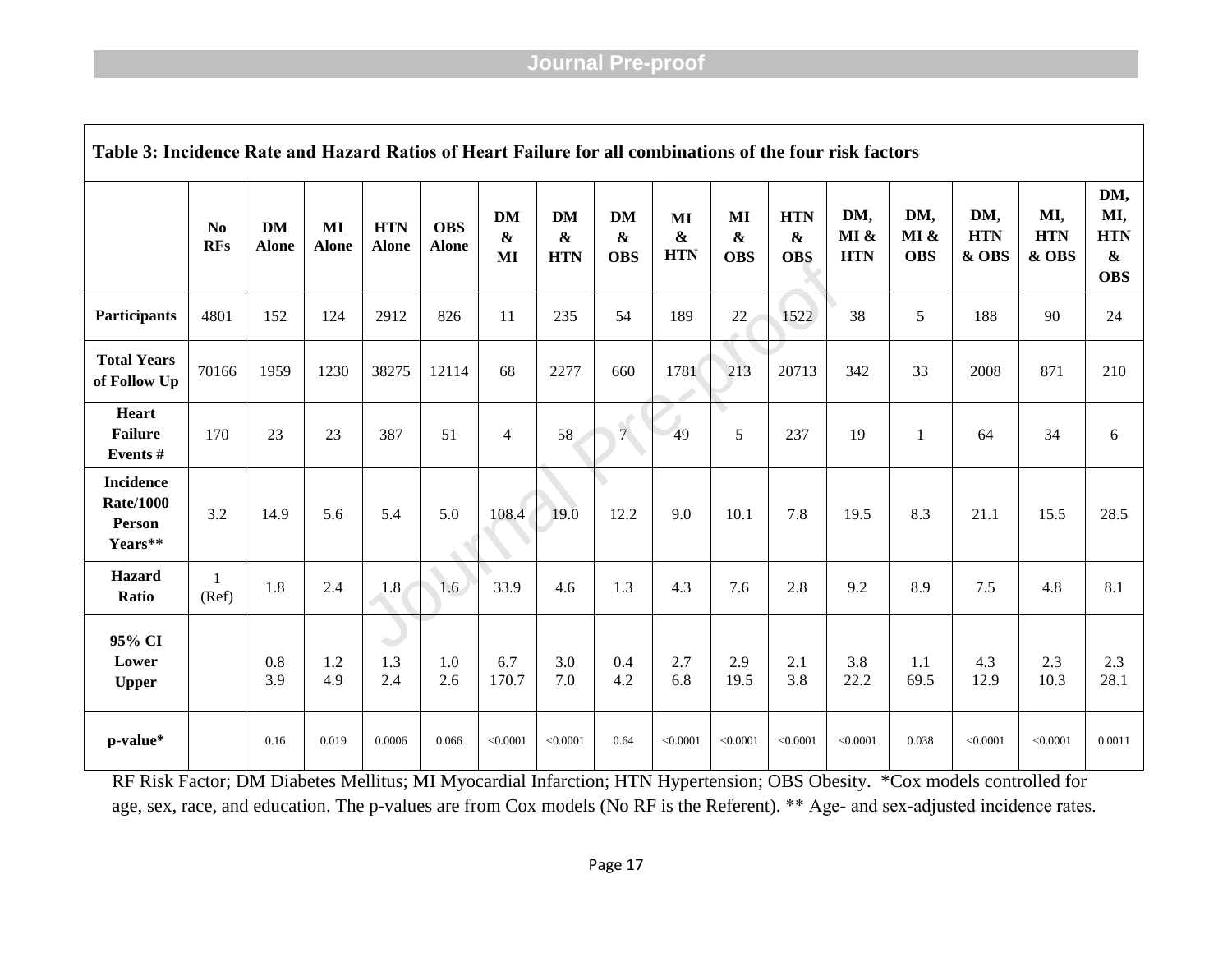Figure 1: Age- and sex-standardized cumulative incidence rates of heart failure by risk factor group. All risk factor groups had a greater cumulative incidence rate of heart failure as compared to the no risk factor group. Age- and sex-standardized 20-year cumulative incidence rates by group: DM 29.9%; MI 21.0%; OBS 17.7%; HTN 16.2%; No RFs 7.7%. The participants in each of these analyses are not mutually exclusive regarding each risk factor. (RF Risk Factor; DM Diabetes Mellitus; MI Myocardial Infarction; HTN Hypertension; OBS Obesity).

factor with additional risk factors (the no risk factor gradeos not include the risk factor of interest but may<br>on model, participants without hypertension serve as<br>etes, obesity or MI. Each model includes the refere<br>cific **Figure 2: Multivariable Hazard Ratios for Incident Heart Failure (age, sex, race, and education**  adjusted). Results displayed as multivariate-adjusted hazard ratios and 95% confidence intervals for each risk factor alone and each risk factor with additional risk factors (the no risk factor group was the referent category). The no risk factor group does not include the risk factor of interest but may have other risk factors. For instance, in the hypertension model, participants without hypertension serve as the referent but this group can have individuals with diabetes, obesity or MI. Each model includes the reference (absence of the specific chronic condition), the specific chronic condition alone, and the chronic condition along with other risk factors. For all models, participants with additional risk factors had higher hazard ratios than those with the single risk factor alone. This was most apparent for diabetes and MI. The number of HF events for each group are as follows: DM only 170; DM & other RFs 182; MI only 23; MI & other RFs 141; HTN only 387; HTN & other RFs 854; OBS only 51; OBS & other RFs 405.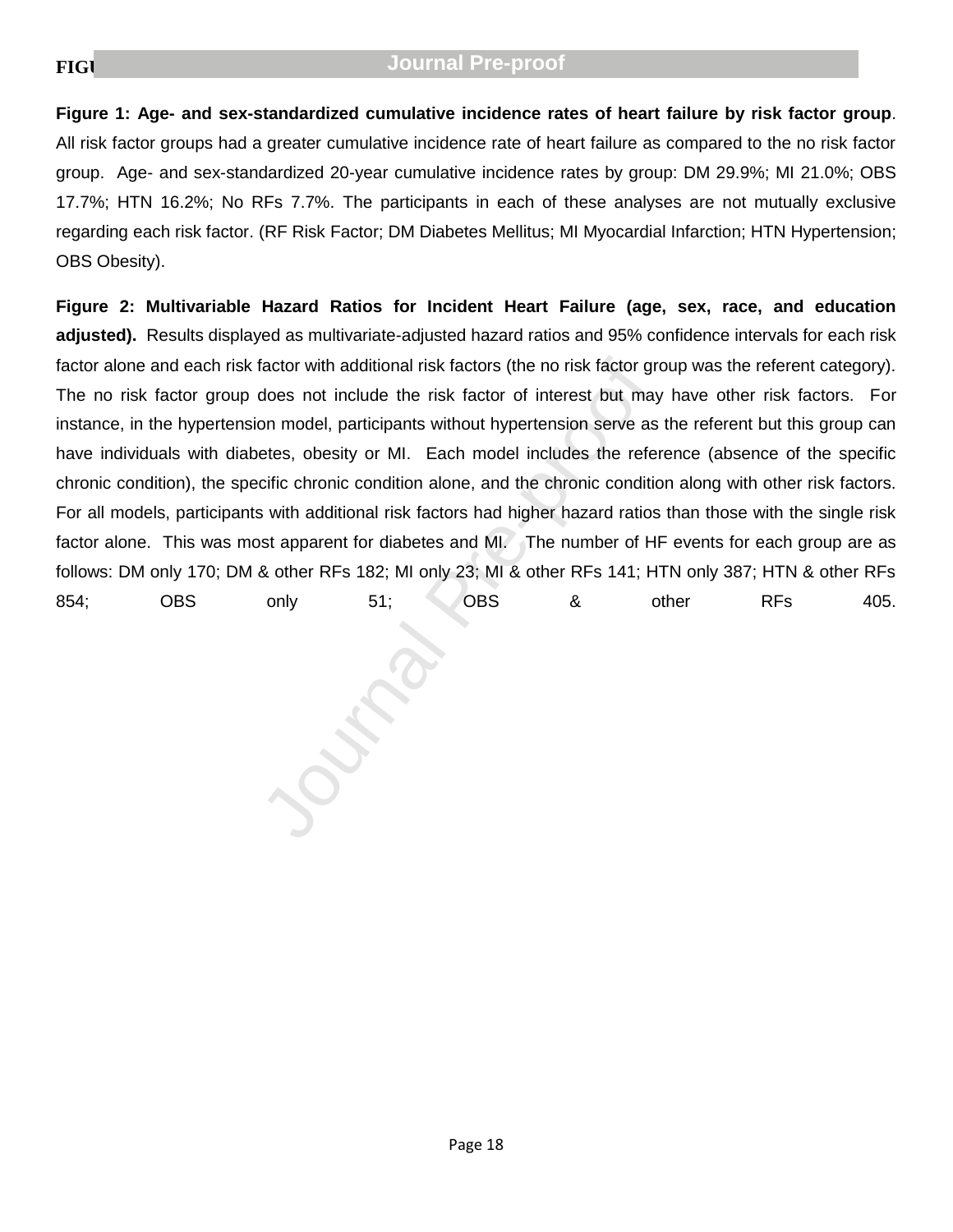**Figure 1**